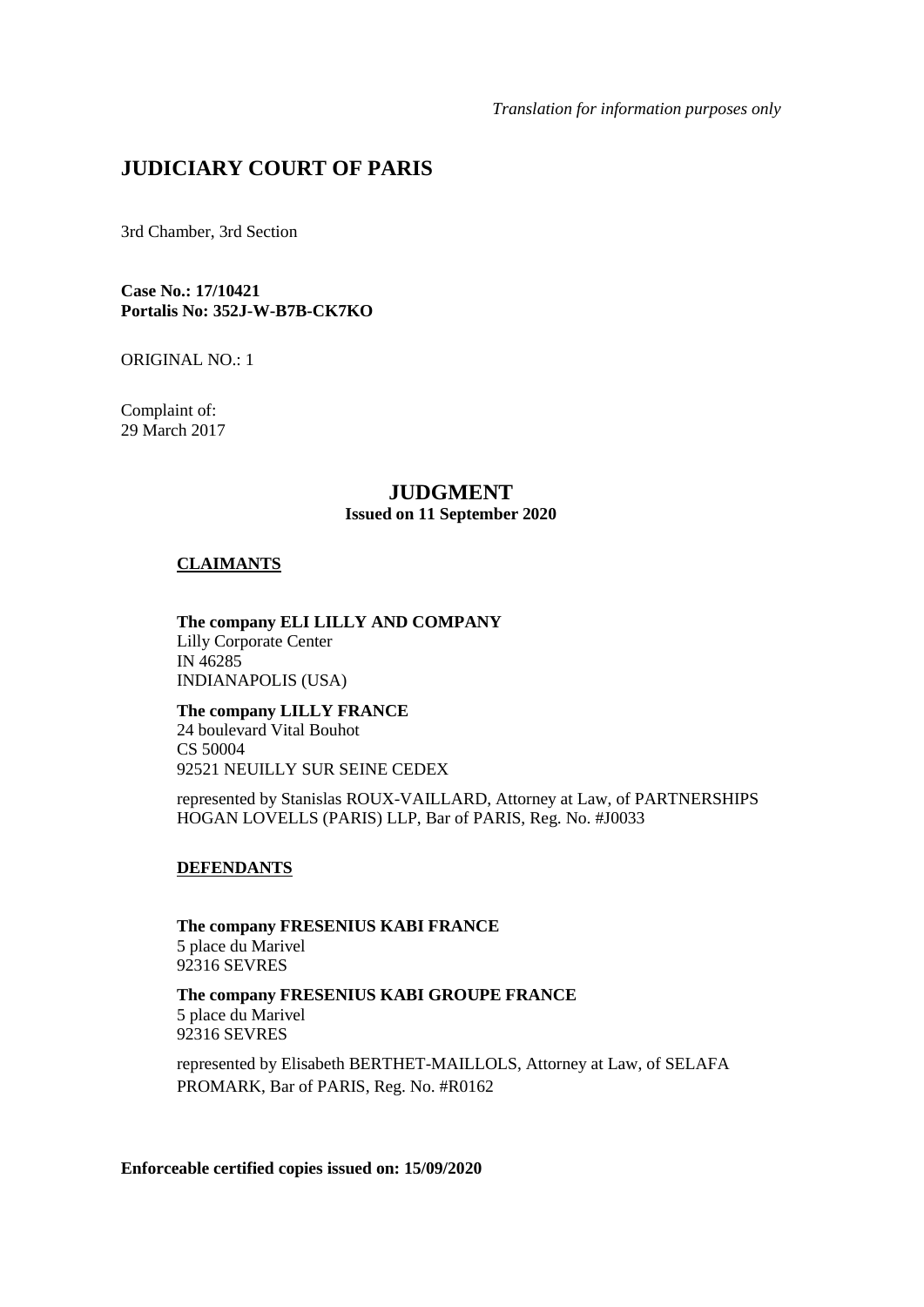# **COMPOSITION OF THE COURT**

Carine GILLET, Presiding Judge Laurence BASTERREIX, Presiding Judge Elise MELLIER, Judge

assisted by Alice ARGENTINI, Clerk of the Court

# **TRIAL**

At the public hearing of 01 July 2020

### **JUDGMENT**

Pronounced publicly through availability at the Clerk's Office in the presence of all of the Parties at first instance

The company Eli Lilly and Company, a US pharmaceutical company established in 1876, developed a drug marketed under the brand name Alimta® for the treatment of two types of lung cancer (malignant pleural mesothelioma and non-small-cell bronchial cancer), the active ingredient of which is a compound referred to as pemetrexed, belonging to the antifolates, a category of anticancer therapeutic agents.

The antifolates are used in the context of chemotherapy treatment of cancerous tumours in order to inhibit tumour growth by affecting cell division capacity and by interfering with certain enzymes involved in cellular replication that constitute part of the metabolic pathway of the folates, the latter having the property to accelerate tumour growth. However, the antifolates do not distinguish cancerous cells from healthy ones, affecting both, which results in serious side effects for patients, including lethal side effects, and although they are considered to be promising anticancer agents, having been researched since the 1950s, few of them have been granted marketing authorization because of their strong toxicity and the difficulty of controlling said toxicity.

The active ingredient pemetrexed (which is not *per se* at issue in the present proceedings) was developed by the company Eli Lilly and is the subject matter of Patent Application EP 677 of 10 December 1990 as a component of the drug Alimta®, but it has not been widely used because of its severe adverse effects.

On 15 June 2001, the company Eli Lilly filed Patent Application EP 508, with US priority dates of 30 June 2000, 27 September 2000 and 18 April 2001, granted on 18 April 2007, entitled "*Combination containing an antifolate and methylmalonic acid lowering agent*". Patent EP 508 will expire on 15 June 2021. The patent relates to a combined administration of the drug Alimta®/pemetrexed with vitamin B12 and optionally folic acid for treating two types of lung cancer by making it possible to reduce the toxicity of the active ingredient while preserving its therapeutic efficacy.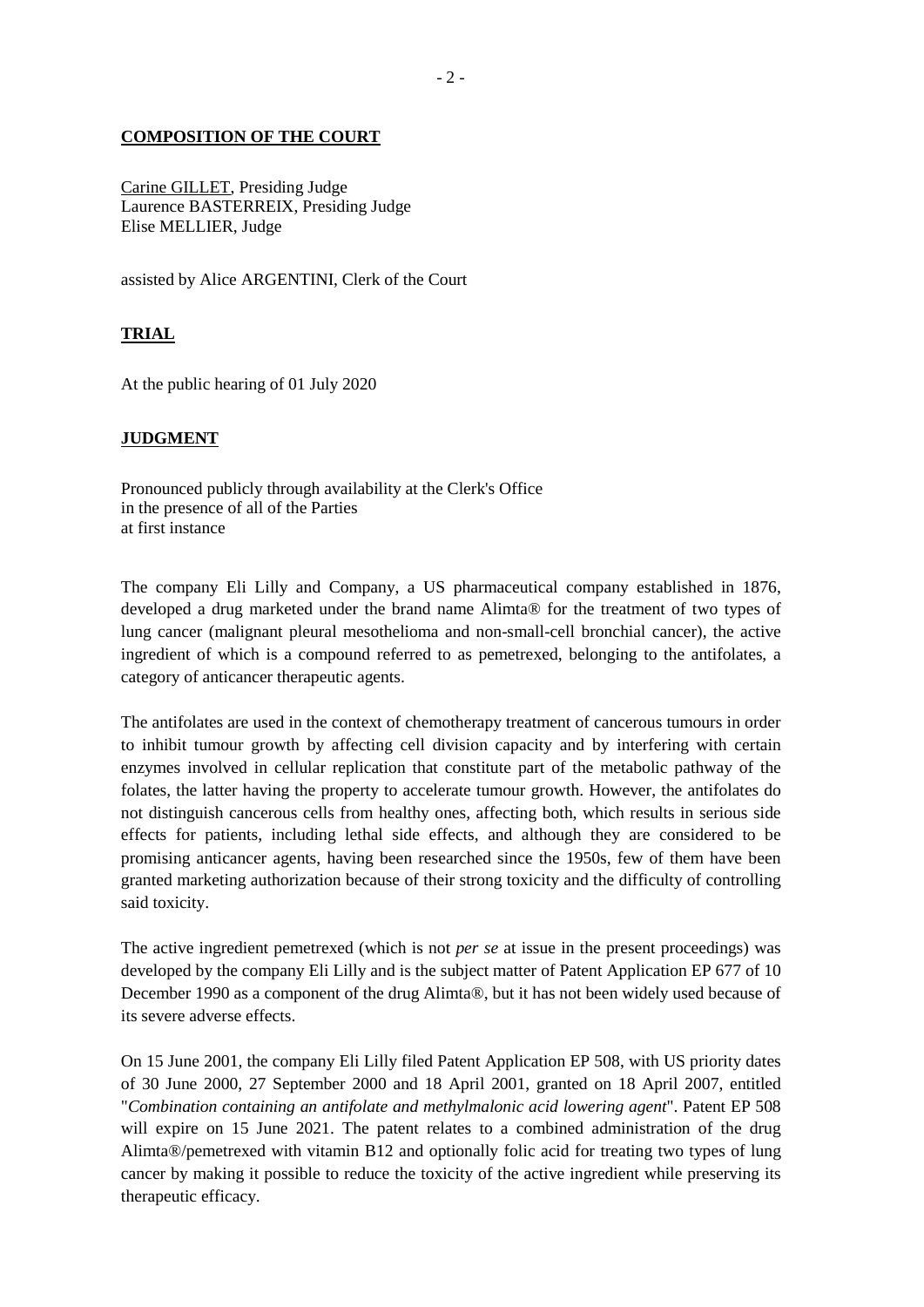It constitutes the first and only authorized therapeutic use. The patent was maintained as granted by a Decision of the EPO of 27 December 2010, upon opposition from the company TEVA. To be administered, the drug is presented in the form of an acid or of salts (neutral pharmaceutical forms of the active component of a drug), composed of the active component of the compound pemetrexed or pemetrexed anion, associated with two counterparts of sodium (cation) or "pemetrexed disodium".

The company Lilly France, a subsidiary of Eli Lilly, distributes the drug Alimta® in France.

In France, the company Fresenius Kabi France markets the generic version of Alimta® under the name "Pemetrexed Fresenius Kabi", presented in the form of a diacid of pemetrexed (the sodium cations are replaced by hydrogen cations), for which the company Fresenius Kabi Oncology Plc obtained, on 22 July 2016, a marketing authorization issued by the European Medicines Agency (EMA).

Asserting that this generic drug infringed on their rights, the companies Eli Lilly and Lilly France, by petition of 29 March 2017, summoned the companies Fresenius Kabi France and Fresenius Kabi Groupe France to appear before this Court for infringement of the French part of European Patent EP 1 313 508, in addition to other measures.

In foreign proceedings against various manufacturers of generic versions of the drug Alimta®, the LILLY companies indicate that they have obtained injunction measures in the United Kingdom, Switzerland, Italy, Germany, Sweden, Austria, Finland, Denmark, Portugal, Spain, and the Netherlands, but also outside of the territory of Europe (with the exception of an isolated decision at first instance of the District Court of The Hague of 19 June 2019 against the FRESENIUS KABI companies, which has been appealed).

Moreover, the patent has been declared valid by the EPO in opposition proceedings, by the District Court of The Hague, and its Japanese and American equivalents as well, with the exception of a decision at first instance of the German Federal Patent Court (Bundespatentgericht) which declared invalid the German part of the patent; this decision was then overturned by the German Federal Supreme Court on 07 July 2020 (as the Parties informed the Court by mail on 03 August 2020).

The Lilly companies submitted their final pleadings on 04 October 2019, in which they request that the Court:

by application of the aforementioned texts and having seen the exhibits submitted, the list of which is contained in the slip attached to the present Summons,

- declare that the claims of the companies Eli Lilly and Lilly France are admissible and well founded;

- state and declare that:

- the companies Fresenius Kabi France and Fresenius Kabi Groupe France committed acts directly infringing on the entirety of the claims of the French part of European Patent EP 1 313 508 by manufacturing, offering, marketing, using, importing, exporting, transhipping, or possessing Pemetrexed Fresenius Kabi for the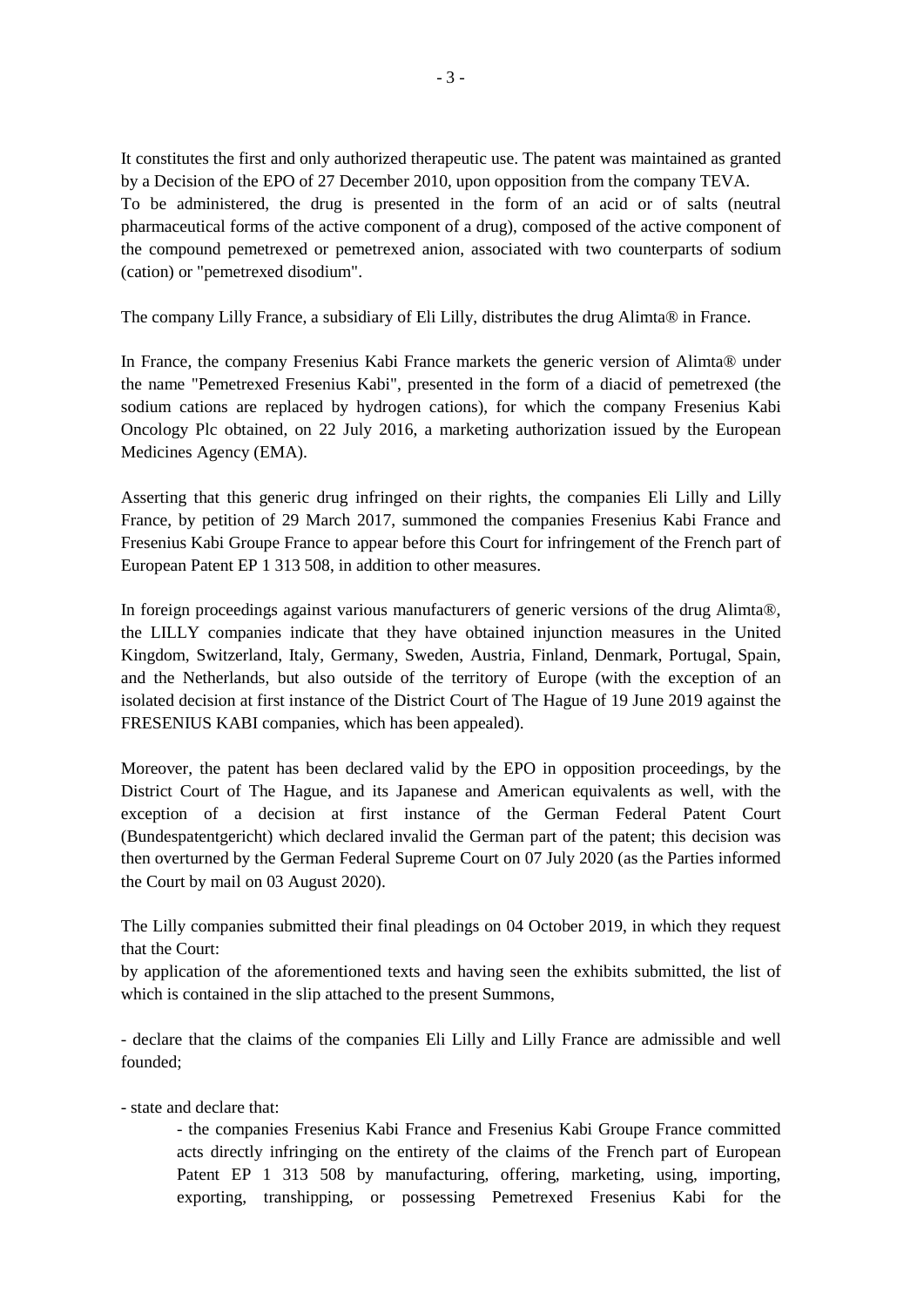aforementioned purposes,

- the companies Fresenius Kabi France and Fresenius Kabi Groupe France committed acts of contributory infringement on the claims of the French part of European Patent EP 1 313 508 by delivering or offering to deliver Pemetrexed Fresenius Kabi in France,

therefore:

- prohibit the companies Fresenius Kabi France and Fresenius Kabi Groupe France from directly or indirectly manufacturing, offering, marketing, using, importing, exporting, transhipping or possessing for the aforementioned purposes, supplying, delivering or offering to supply, on French territory, to anyone other than those authorized to exploit the invention, Pemetrexed Fresenius Kabi or any other product making it possible to reproduce the claims of European Patent EP 1 313 508, subject to a penalty of 5,000 euros per vial counting from the date of notification of the judgment to be rendered,

- order the recall of all the stocks in France of Pemetrexed Fresenius Kabi or of any other product making it possible to reproduce the claims of European Patent EP 1 313 508, at the expense of the companies Fresenius Kabi France and Fresenius Kabi Groupe France, subject to a penalty of 5,000 euros per vial counting from the date of notification of the judgment to be rendered,

- order the companies Fresenius Kabi France and Fresenius Kabi Groupe France to compensate for the damage suffered by the company Eli Lilly due to infringement of its rights on the French part of European Patent EP 1 313 508, and therefore to pay to the company Eli Lilly the sum of 10,000,000 euros in provisional damages and interests, subject to adjustment upward or downward, as detailed below,

- order the companies Fresenius Kabi France and Fresenius Kabi Groupe France to fully and entirely compensate for the damage suffered by the company Lilly France as the distributor of the proprietary medicinal product Alimta® in France, and therefore to pay to the latter the sum of 30,000,000 euros in provisional damages and interests, subject to adjustment upward or downward, as detailed below;

- order the companies Fresenius Kabi France and Fresenius Kabi Groupe France to submit all documents and information necessary for evaluating the damage suffered by the companies Eli Lilly and Lilly France, specifically:

- the names and addresses of the manufacturers, wholesalers, importers, exporters, transhippers and other holders of these products,

- the quantities stored, produced, imported, exported, transhipped, marketed, delivered, received or ordered, as well as their delivery dates and price,

- the brand names of the relevant products and all of the elements identifying the products, such as the designation, the article name, and the serial number of the product, - the gross margin realized on the sale of Pemetrexed Fresenius Kabi as well as any other preparation making it possible to reproduce the claims of Patent EP 508,

- the names and addresses of the clients of the companies Fresenius Kabi France and Fresenius Kabi Groupe France, from 1 April 2012 to the date on which the judgment to be rendered is issued, this being subject to a penalty of 5,000 euros counting from the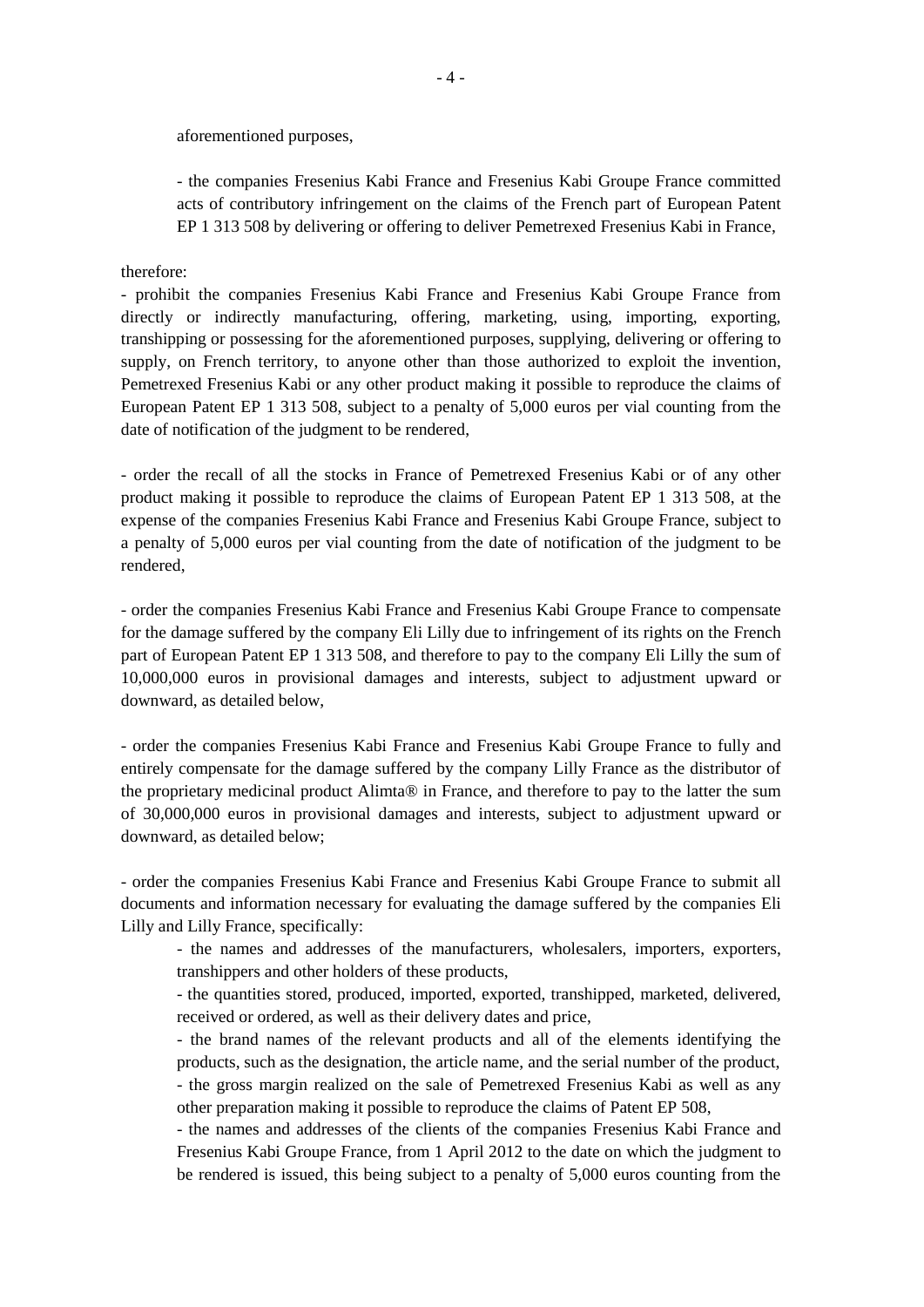date of notification of the judgment to be rendered, with the Court reserving the right to directly enforce the penalty,

- state and declare that these information sharing and account rendering proceedings will be conducted under the supervision of the pre-trial judge, with the Court continuing to handle the dispute so that, once the rendering of accounts is completed, it can rule on the amount of the petitions for compensation of damages made by the companies Eli Lilly and Lilly France,

- defer the interlocutory proceedings on determination of damages to the pre-trial proceedings in order to allow follow-up and monitoring of the notification and account rendering proceedings and for the final pleadings of the companies Eli Lilly and Lilly France on the damages they have claimed,

- order the companies Fresenius Kabi France and Fresenius Kabi Groupe France to send to each of the clients to whom they offered to sell, sold, or delivered the infringing products the following letter, by registered mail with acknowledgment of receipt, subject to a penalty of 5,000 euros per day of delay per client from the date of notification of the judgment to be rendered:

# *"IMPORTANT*

# *Dear […]*

*It is our duty to inform you that the Paris Court of First Instance, by decision of […], has ruled that supplying or offering to supply the proprietary medicinal product Pemetrexed Fresenius Kabi constitutes infringement of Patent EP 1 313 508 and that this product therefore cannot be sold, delivered, used, offered for sale, or kept in storage in France. We hereby request that you return to us all of the aforementioned products that are in your possession as soon as possible. We will immediately reimburse you for the purchase price and the expenses connected with returning these products.* 

*The companies Fresenius Kabi France and Fresenius Kabi Groupe France"* 

- order the companies Fresenius Kabi France and Fresenius Kabi Groupe France to send to the counsels of the Lilly companies a copy of the letters sent to their clients, with this being subject to a penalty of 5,000 euros per day of delay counting from the date of notification of the judgment to be rendered,

- state and declare that the Court will have jurisdiction over execution of the penalties that it orders, pursuant to Article L. 131-3 of the Code of Civil Execution Procedure,

in any event,

- dismiss the counterclaims of the companies Fresenius Kabi France and Fresenius Kabi Groupe France,

- order the provisional enforcement of the judgment to be rendered, notwithstanding appeal and without surety;

- order the companies Fresenius Kabi France and Fresenius Kabi Groupe France to pay to the companies Eli Lilly and Lilly France, *in solidum*, the sum of 403,459.51 euros pursuant to Article 700 of the Code of Civil Procedure, subject to adjustment upward or downward,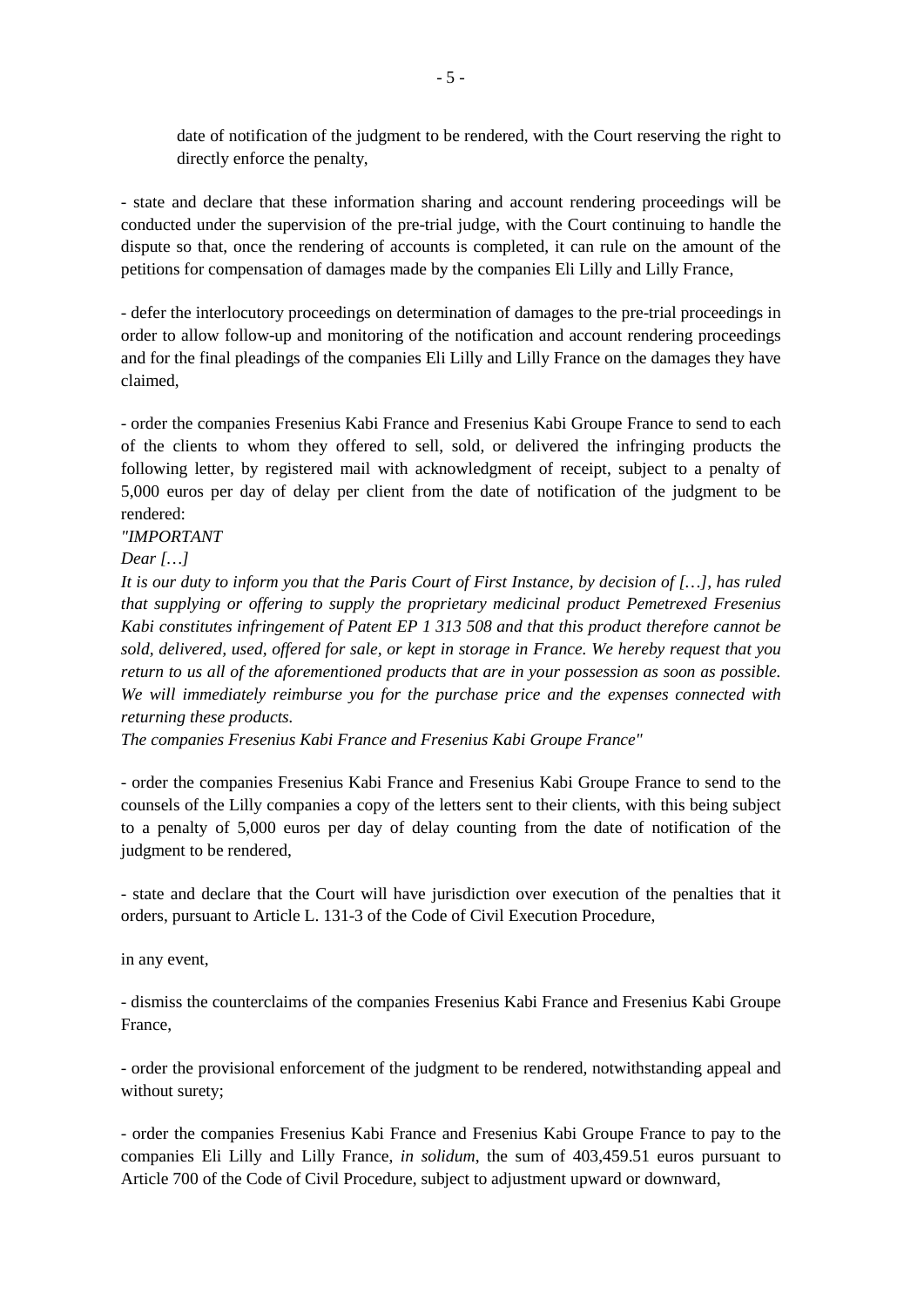- finally, order the companies Fresenius Kabi France and Fresenius Kabi Groupe France to pay all of the expenses of the instance, with costs to be awarded to Stanislas Roux-Vaillard, Attorney at Law, pursuant to Article 699 of the Code of Civil Procedure.

\*

The company FRESENIUS Kabi France SAS and the company FRESENIUS Kabi Groupe France SASU have submitted their pleadings, No. 7, electronically on 02 October 2019, requesting that the Court do the following:

pursuant to Articles L. 613-3, L. 613-4, L. 613-9, L. 614-12 and L. 615-2 of the Intellectual Property Code,

pursuant to Articles 43, 52, 54, 56, 69, 83, 84 and 123 (2) and 138 (1) a), b) and c) of the European Patent Convention,

pursuant to Article 1240 of the Civil Code,

pursuant to Articles 31, 32-1, 122 and 700 of the Code of Civil Procedure,

*in limine litis* 

- declare the petitions of the company LILLY FRANCE inadmissible, in any and all circumstances:

- declare inadmissible the action of the companies ELI LILLY AND COMPANY and LILLY FRANCE against the company FRESENIUS KABI GROUPE FRANCE,

accordingly,

- free the company FRESENIUS KABI GROUPE FRANCE of all liability,

in any and all circumstances,

primarily,

- find that the scope of the French part of Patent EP 1.313.508 B1 does not extend to the product Pemetrexed FRESENIUS KABI,

accordingly,

- state and declare that the companies FRESENIUS KABI FRANCE and FRESENIUS KABI GROUPE FRANCE have not committed any act of infringement on the French part of European Patent EP 1.313.508 B1,

in any and all circumstances,

- state and declare that the companies FRESENIUS KABI FRANCE and FRESENIUS KABI GROUPE FRANCE have not committed any act of unfair competition,

accordingly,

- dismiss the respective petitions of the companies ELI LILLY AND COMPANY and LILLY FRANCE alleging infringement and unfair competition,

in the alternative,

- declare invalid the entirety of the claims of the French part of Patent EP 1.313.508 B1 for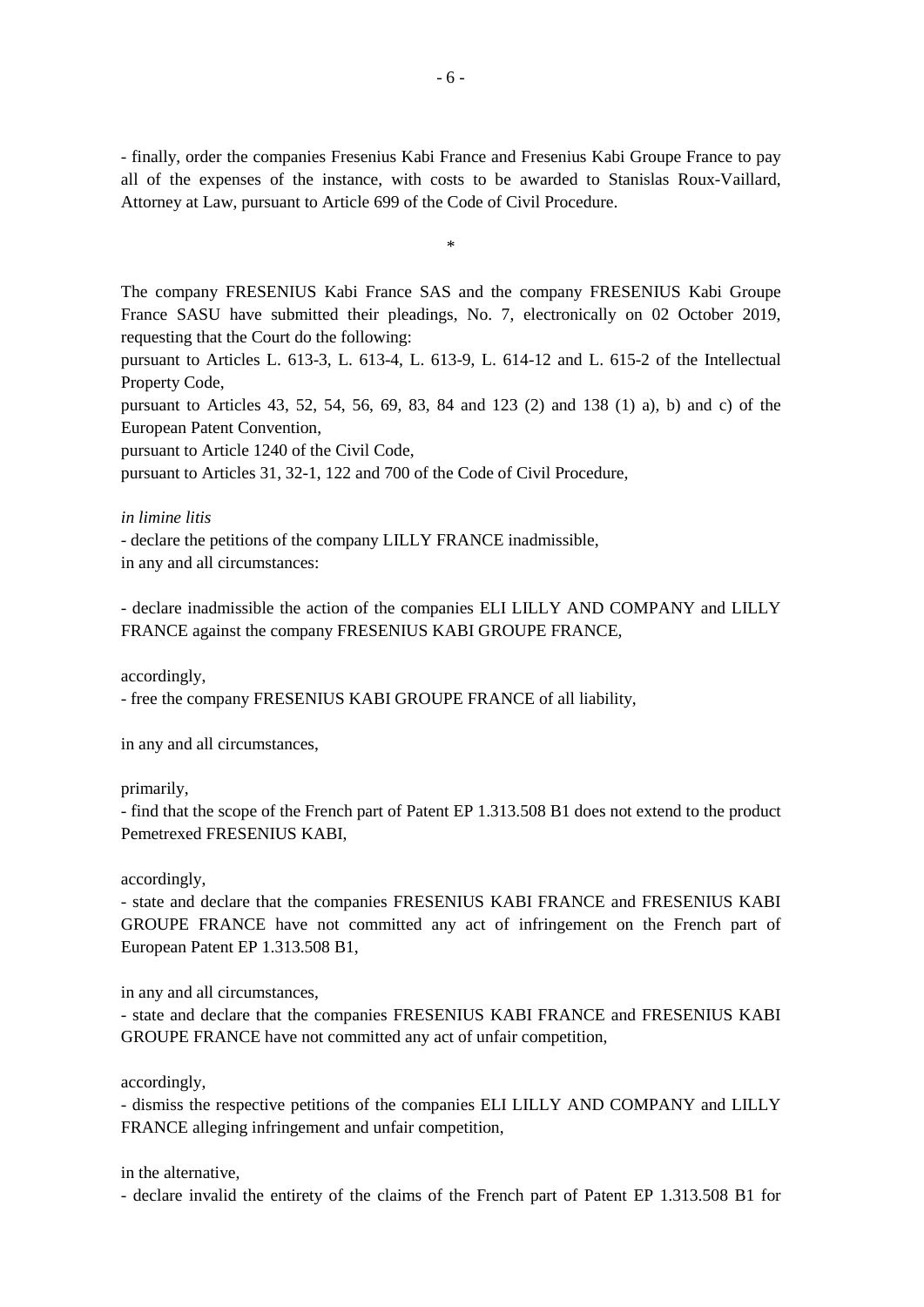insufficiency of disclosure,

- declare invalid the entirety of the claims of the French part of Patent EP 1.313.508 B1 for extension of subject matter beyond the content of the application as filed,

- declare invalid the entirety of the claims of the French part of Patent EP 1.313.508 B1 for lack of inventive step,

- order that the judgment to be rendered be transcribed in the National Patent Register of the INPI at the request of the Chief Clerk of the Court,

in any case,

- dismiss all of the petitions, pleas, and claims of the companies ELI LILLY AND COMPANY and LILLY FRANCE,

under any and all circumstances,

- jointly order the companies ELI LILLY AND COMPANY and LILLY FRANCE to pay to the companies FRESENIUS KABI FRANCE and FRESENIUS KABI GROUPE FRANCE the sum of 5 million euros (five million euros) for unfair competition;

- jointly order the companies ELI LILLY AND COMPANY and LILLY FRANCE to pay to the companies FRESENIUS KABI FRANCE and FRESENIUS KABI GROUPE FRANCE the sum of 404,420 euros (four hundred and four thousand four hundred and twenty euros) pursuant to Article 700 of the Code of Civil Procedure,

- jointly order the companies ELI LILLY AND COMPANY and LILLY FRANCE to pay all of the costs of the instance and state that such costs will be recovered in accordance with Article 699 of the Code of Civil Procedure.

The proceedings were closed by Order of 17 October 2019, and the case was scheduled to be pleaded on 26 March 2020. As this hearing was cancelled due to the health situation in France since 17 March 2020, hearing of the case was postponed to 1 July 2020.

\*

Pursuant to the provisions of Article 455 of the Code of Civil Procedure, reference is made to the aforementioned pleadings of the Parties for a presentation of their respective claims and the grounds developed therein.

# **GROUNDS FOR THE DECISION**

# **I – On Patent EP 1313508**

### - On the presentation of the patent

Patent EP 1313 508, owned by the company Eli Lilly, the application of which was filed on 15 June 2001 with US priority dates of 30 June 2000, 27 September 2000 and 18 April 2001, and which was granted on 18 April 2007 and maintained as granted by the decision of the EPO of 27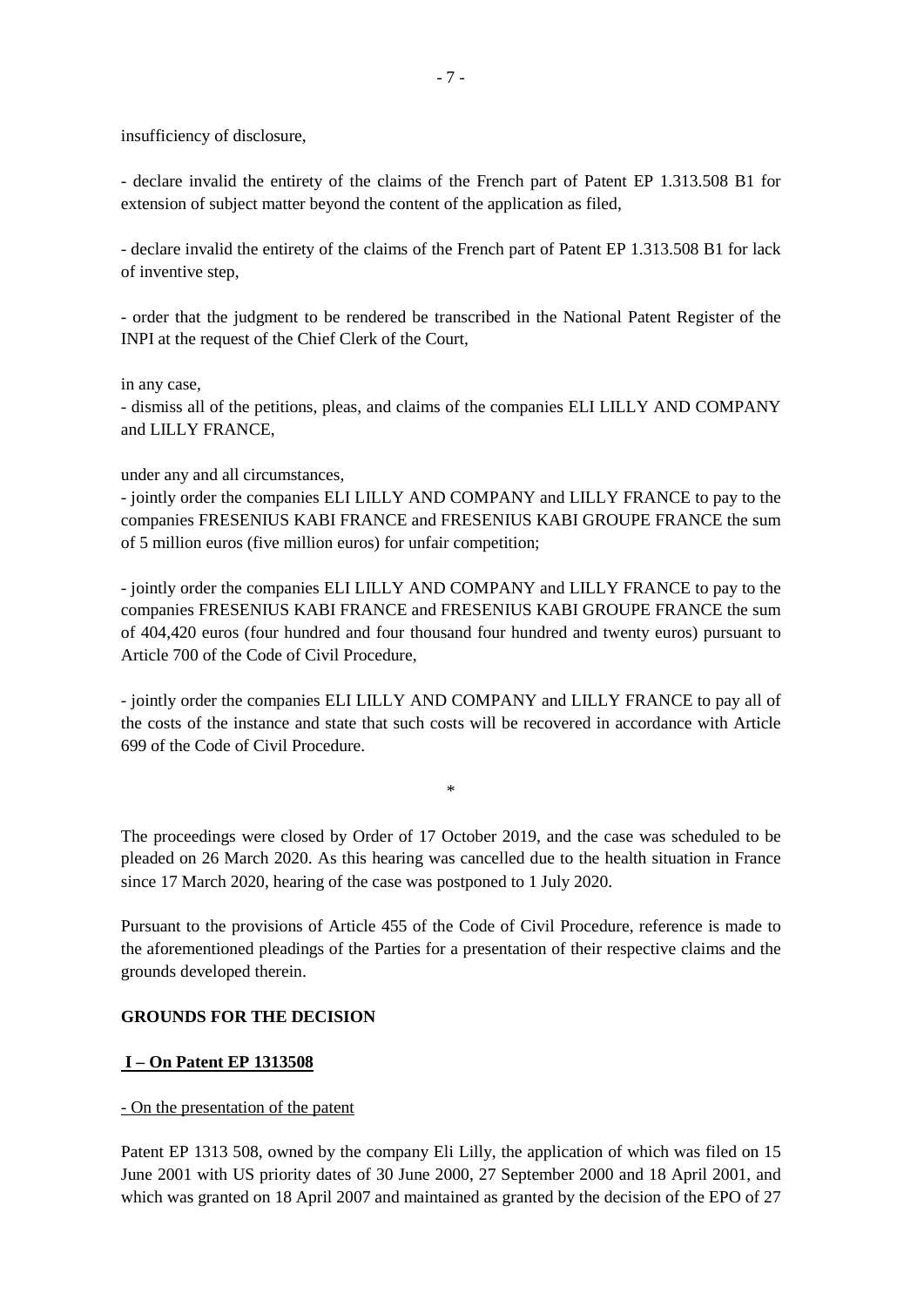December 2010, upon opposition from the company TEVA, is entitled "*Combination containing an antifolate and methylmalonic acid lowering agent".* It relates to a combined administration of the drug Alimta®/pemetrexed disodium with vitamin B12 and optionally folic acid for treating two types of lung cancer.

According to the description given in the patent, the antifolates are antineoplastic agents intended to block the proliferation of cancerous cells that have been studied for approximately 50 years and constitute a standard component of effective chemotherapeutic regimens for malignancies [page 1, lines 11-13, lines 14-15], which inhibit key folate-requiring enzymes which are involved in cellular replication [page 2, lines 1 ff.]. Several antifolate drugs were under development [page 2, lines 11-12; lines 1 ff, lines 20 ff.], specifically including pemetrexed disodium (Alimta® of the company Eli Lilly), which has an inhibitory effect on several enzymes (such as thymidylate synthase (TS), dihydrofolate reductase (DHFR) and glycinamide ribonucleotide formyl transferase (GARFT)). Nevertheless, the toxicity of the antifolates [page 7, lines 11 to 22] and the inability to control said toxicity and therefore their efficacy constitute a major obstacle to the administration of these substances and have led to the abandonment of their clinical development [page 1, lines 4-5, page 2, lines 24-25 and 29-30]. In order to alleviate the toxicity of the antifolates, without however managing to entirely suppress this toxicity, folic acid or nutritional compositions (vitamin B12, folate, and vitamin B6 supplements) may be administered (US Patent No. 521797, Patent EP A 0546870: vitamin A supplements), but toxicity remains a major concern [page 3, lines 8 ff.] and the ability to reduce cytotoxic activity would represent an important advance [page 4, lines 1-2].

In order to alleviate these severe adverse effects, the description of the patent discloses the surprising and unexpected finding that the toxic adverse effects can be significantly reduced by means of an agent such as vitamin B12, which allows the level of methylmalonic acid, which is a predictor of toxic events [page 8, lines 27 ff.], to be reduced, but without affecting the therapeutic efficacy of the antifolate. Similarly, the hitherto unknown combination of vitamin B12 and a binding agent such as folic acid (known for the prevention and treatment of cardiovascular diseases but not for treating antifolate toxicity), combined with antifolate drugs, significantly reduces the toxicity of the latter [page 4, lines 3 ff.].

Administration of the substances may be carried out in any order or simultaneously in the form of a single composition or two different compositions, or also sequentially, preferably in the following order: vitamin B12, followed where appropriate by folic acid, and then antifolate [page 7, lines 28 ff., page 8, lines 1 to 15, page 11, lines 28 ff.] and preferably by parenteral injection [page 9, lines 27 to 30] and orally for folic acid [page 12, lines 1 and 9, page 17]. Studies were conducted on nude female mice bearing breast carcinoma [page 12, lines 25 ff. to page 16, lines 1 to 10] and on cancer patients [page 16, lines 11 ff., pages 17 to 21], demonstrating a reduction in drug toxicity without adversely affecting tumour activity.

The patent comprises 14 claims, use claims (independent Claim 1 and dependent Claims 2 to 11) of the Swiss type (second medical use of a known compound) and product claims (Claims 12 to 14), having the following wording:

*"1. Use of pemetrexed disodium in the manufacture of a medicament for use in combination therapy for inhibiting tumour growth in mammals, wherein said medicament is to be administered in combination with vitamin B12 or a pharmaceutical derivative thereof, said pharmaceutical derivative of vitamin B12 being hydroxocobalamin, cyano-10-chlorocobalamin,*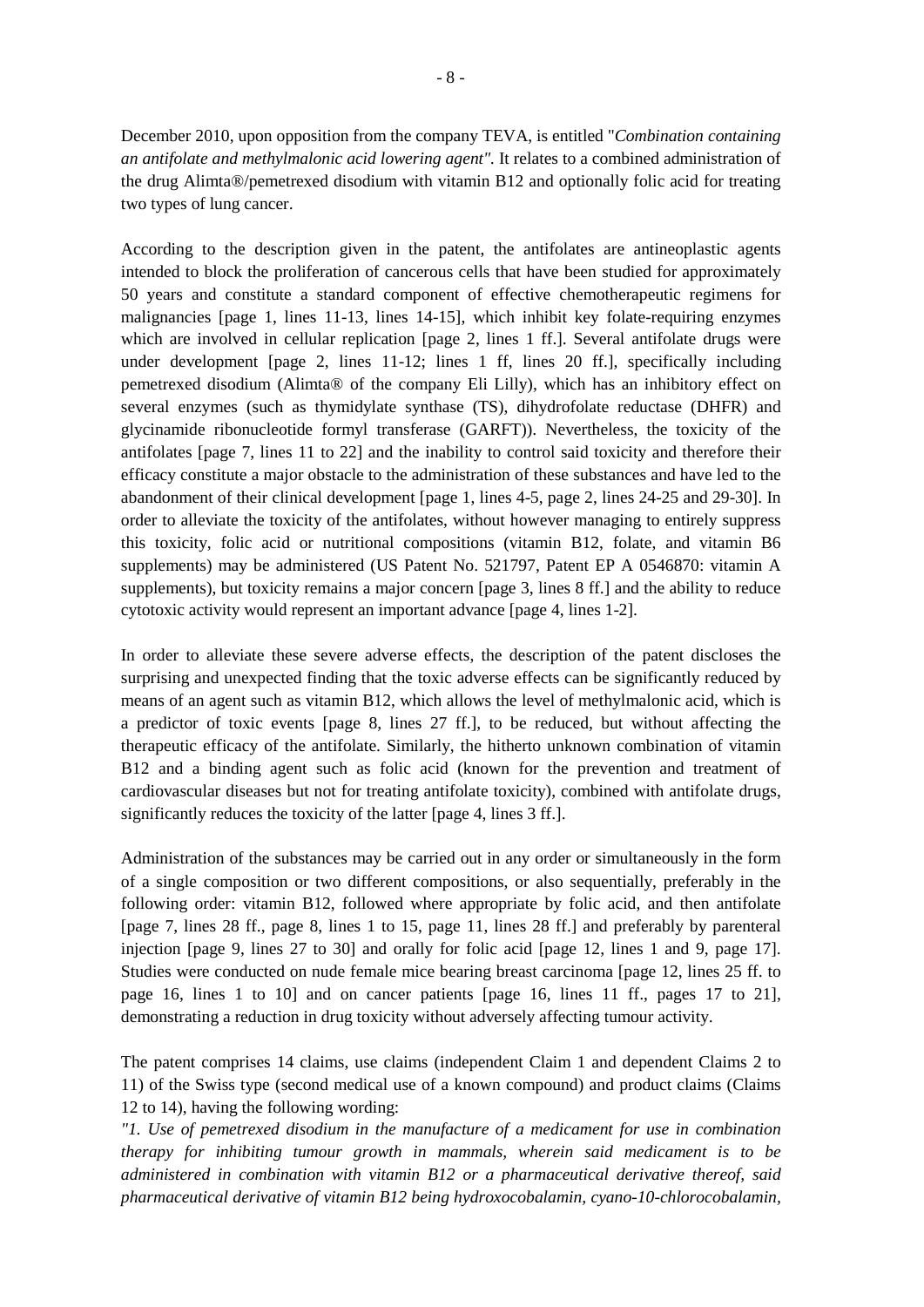*aquocobalamin perchlorate, aquo-10-chlorocobalamin perchlorate, azidocobalamin, chlorocobalamin or cobalamin."* 

*"2. Use according to Claim 1, wherein said medicament is to be administered in combination with vitamin B12 or a pharmaceutical derivative thereof, said pharmaceutical derivative of vitamin B12 being hydroxocobalamin, cyano-10-chlorocobalamin, aquocobalamin perchlorate, aquo-10-chlorocobalamin perchlorate, azidocobalamin, chlorocobalamin or cobalamin, and a folic binding protein binding agent selected from folic acid, (6R)-5-methyl-5,6,7,8 tetrahydrofolic acid and (6R)-5-formyl-5,6,7,8-tetrahydrofolic acid or a physiologically acceptable salt or ester thereof."* 

*"3. Use according to Claim 2, wherein the folic binding protein binding agent is folic acid."* 

*"4. Use according to any one of Claims 1 to 3, wherein the vitamin B12 or pharmaceutical derivative thereof is vitamin B12, cobalamin or chlorocobalamin."* 

*"5. Use according to any one of Claims 1 to 3, wherein the vitamin B12 or pharmaceutical derivative thereof is selected from vitamin B12 or hydroxocobalamin."* 

*"6. Use according to any one of Claims 1 to 5, wherein the medicament, the vitamin B12 or pharmaceutical derivative thereof and optionally the folic binding protein binding agent are to be administered simultaneously, separately or sequentially."* 

*"7. Use according to any one of Claims 1 to 6, wherein the medicament is to be administered after administration of the vitamin B12 or pharmaceutical derivative thereof."* 

*"8. Use according to any one of Claims 1 to 7, wherein the medicament is to be administered after the folic binding protein binding agent."* 

*"9. Use according to any one of Claims 2 to 8, wherein the medicament is to be administered after pre-treatment with the vitamin B12 or pharmaceutical derivative thereof followed by folic acid."* 

*"10. Use according to any one of Claims 1 to 9, wherein vitamin B12 or the pharmaceutical derivative thereof is to be administered as an intramuscular injection."* 

*"11. Use according to any one of Claims 2 to 10, wherein the folic binding protein binding agent is to be administered orally as a tablet."* 

*"12. Product containing pemetrexed disodium, vitamin B12 or a pharmaceutical derivative thereof, said pharmaceutical derivative of vitamin B12 being hydroxocobalamin, cyano-10 chlorocobalamin, aquocobalamin perchlorate, aquo-10-chlorocobalamin perchlorate, azidocobalamin, chlorocobalamin or cobalamin, and, optionally, a folic binding protein binding agent selected from the group consisting of folic acid, (6R)-5-methyl-5,6,7,8 tetrahydrofolic acid and (6R)-5-formyl-5,6,7,8-tetrahydrofolic acid, or a physiologically acceptable salt or ester thereof, as a combined preparation for simultaneous, separate or sequential use in inhibiting tumour growth."*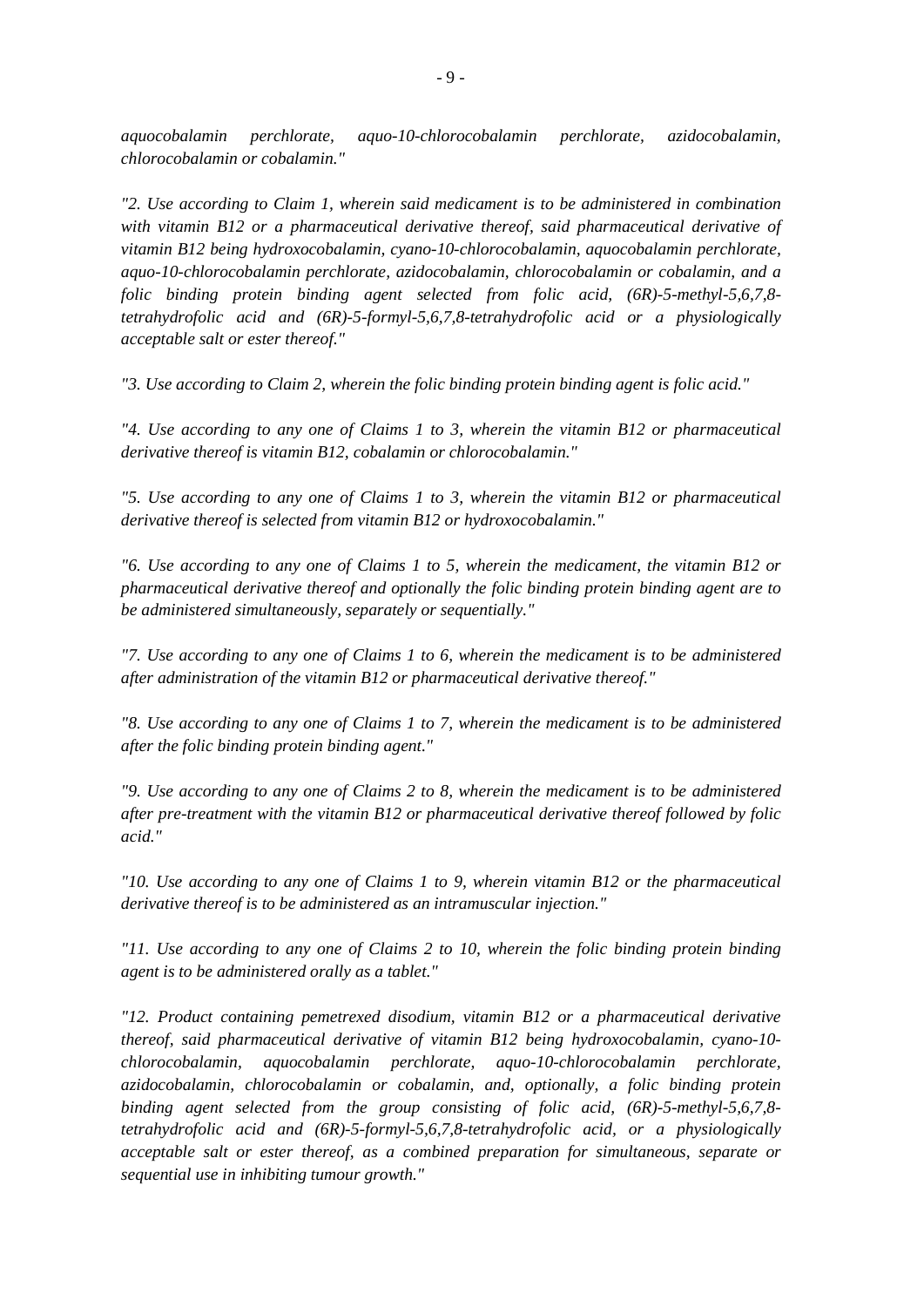*"13. Product according to Claim 12, wherein the vitamin B12 or the pharmaceutical derivative thereof is vitamin B12, cobalamin or chlorocobalamin and, if present, the folic binding protein binding agent is folic acid."* 

*"14. Product according to Claim 12, wherein the vitamin B12 or pharmaceutical derivative thereof is vitamin B12 or hydroxocobalamin and, if present, the folic binding protein binding agent is folic acid."* 

Therefore, according to the description, the invention relates in general to the use in manufacturing of a drug, for a combined administration, of an antifolate, pemetrexed, and vitamin B12, alone or in combination with folic acid, in order to reduce the toxicity of the antifolate drugs and to inhibit tumour growth [page 5, lines 7 ff. and 10 ff.], and in particular, to the use of the antifolate pemetrexed disodium [page 5, lines 15 and 21, page 6, lines 3, 9 and 19- 20] in combination with vitamin B12 or a pharmaceutical derivative thereof, and optionally with folic acid. The invention makes it possible to reduce the toxic effects of the active ingredient of the antifolate pemetrexed, but without affecting its therapeutic efficacy.

The "person skilled in the art" refers to a plural team composed of an oncologist possessing specialized knowledge and a pharmacologist having experience in the use of antifolates for the treatment of tumours.

#### - On the scope of the patent

The Eli Lilly companies maintain that the problem solved by the patent is that of reducing the toxic effects of the active ingredient of the antifolate pemetrexed, without adversely affecting its therapeutic efficacy, by using the combination of pemetrexed, in any form, with vitamin B12, each of these substances already being known on the priority date. This is a combination of two different means, which constitutes the essential means of the invention, the primary function or technical effect of which is to arrive at the double result sought. The form of pemetrexed used to allow its administration by infusion is completely irrelevant, as only the anion of pemetrexed, which has a therapeutic effect but which is also responsible for the adverse effects, produces a technical effect, the counterions having no technical effect for solving the technical problem, so that selection of the salt has no effect whatsoever, as the person skilled in the art is perfectly aware. The person skilled in the art is thus capable of understanding that the "pemetrexed disodium" referred to in the claims is a synonym for "pemetrexed".

The Lilly companies indicate that the scope of protection conferred by the patent is not limited to the literal wording of the claims and that it must be determined, even in the absence of ambiguity of the claims, in accordance with Article 69 of the European Patent Convention (EPC) and the protocol for its interpretation and must be extended to cover the equivalents of the claimed invention.

During the examination at the time of granting of the patent, the term "antifolate" initially referred to in the main claim of the patent as filed was replaced with "pemetrexed" in order to exclude other antifolates which were not envisaged by the patentee and in order to remedy a defect of clarity, but also in order to overcome a possible objection with respect to novelty and inventive step (because certain documents of the prior art referred to antifolates other than pemetrexed). After this, the examiner made an exclusively formal objection for addition of subject matter, without raising any lack of inventive step, as "pemetrexed" constitutes a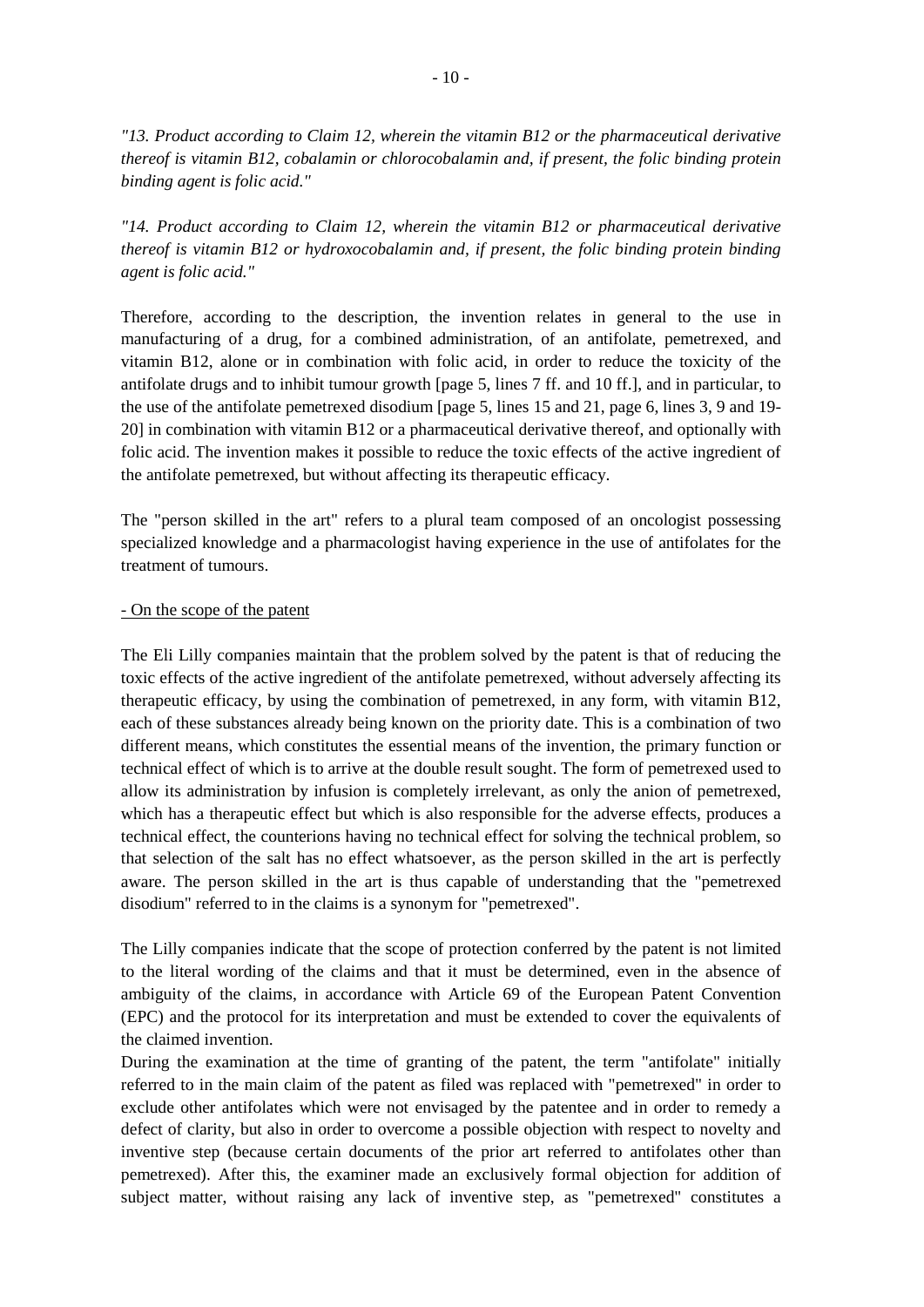chemical compound different from "pemetrexed disodium", referred to in the patent application, so that in the claims, the term "pemetrexed" mentioned was replaced by "pemetrexed disodium" in order to refer to the preferred embodiment of the invention. However, the examination proceedings before the EPO have no effect on the assessment of the scope of the patent, as said proceedings constitute only one factual element taken into consideration, particularly as the Lilly companies, although they amended the contents at the request of the examiner, did not intend to limit the scope of the patent, neither implicitly nor explicitly. The amendment made is strictly formal in nature and was made in order to avoid an addition of subject matter, which constitutes a condition of form, rather than to counter objections based on the prior art. It has no effect on the substance of the inventive contribution of the patent. This amendment has no bearing on the assessment of infringement by variants or by equivalence; otherwise, this theory would be stripped of any effect. The consultations produced by their opponent (with Profs. Michel VIVANT and Jacques RAYNOUARD) are irrelevant.

For their part, the Defendants are of the view that because the claims are clear and not open to interpretation, referring to a particular rather than a general means, given the limitations that took place during the granting procedure and in view of the requirement of reasonable legal certainty of third parties and fair protection of the patentee, the scope of the patent is strictly limited to "pemetrexed disodium" alone, with any other product, and specifically the other salts of the molecule, being excluded. Indeed, a claim limited to only one form of a salt of a product cannot cover "all the other derivatives thereof", and the patentee can only be granted a monopoly on the enrichment that his invention actually provides. Furthermore, the theory of equivalents is not applicable in the event, as is the case here, of restrictive wording of the specification, because the feature added (the disodium salt and not its equivalents) constitutes an essential element that is necessary for the validity of the patent.

In a superfluous manner, the FRESENIUS companies contend that the attitude and the limitations, which were carried out voluntarily by the applicant during the granting procedure, which are equivalent to a waiver on the latter's part, and without which the patent would be null and void, must be taken into consideration in order to ensure consistency between the examination and the validity of the patent.

The Defendants add, in response to the arguments brought forward by the Eli Lilly companies, that the lack of novelty of the function of the means does not constitute the sole exception to the application of the doctrine of equivalents; that the precedents in case law, which limit the scope of a patent solely to the salts specifically mentioned in the description, are applicable; that the claimed invention is not of a pioneering nature and cannot confer an expanded protection if the claims are worded in restrictive terms; that the claims relate not to a product but to a specific use, and that the invention does not constitute a novel and inventive combination (which would therefore be patentable). It cannot be asserted that only the anion pemetrexed would be responsible for the activity and could function with any salt other than the disodium salt, because the "inventive concept" here is limited solely to the disodium salt, thus excluding the doctrine of equivalents, and this argument has never before been presented before the EPO or in the patent itself, and the "inventive concept" or the "underlying technical problem" are notions foreign to patent law.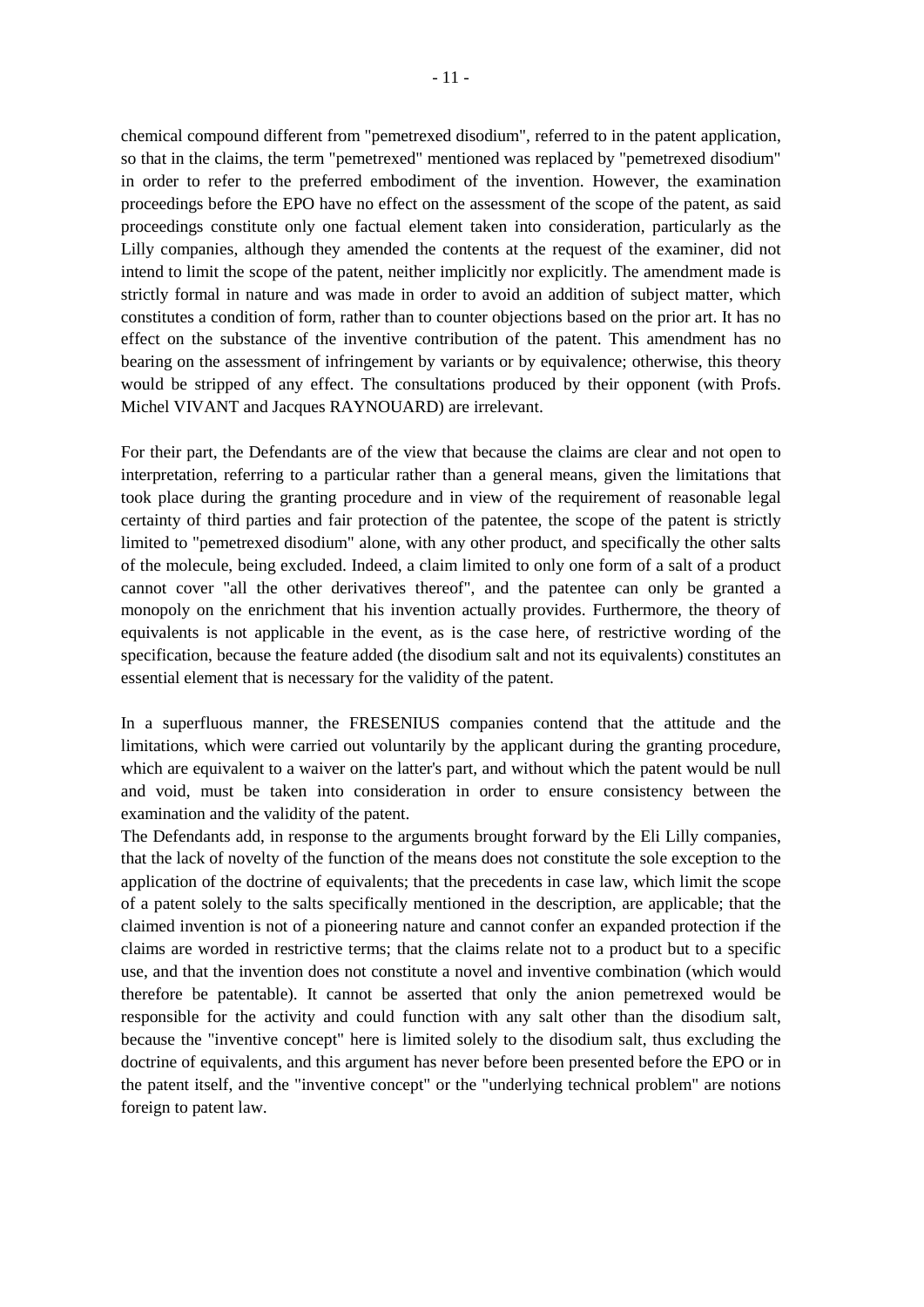#### On this matter,

According to Article 84 of the EPC, "*The claims shall define the matter for which protection is sought. They shall be clear and concise*", and pursuant to Article 69 of the EPC, "*The extent of the protection conferred by a European patent or a European patent application shall be determined by the claims. Nevertheless, the description and drawings [which determine the subject matter of the patent] shall be used to interpret the claims".*

This interpretation is made in accordance with Article 1 of the protocol on the interpretation of said Article, by reconciling the imperative of fair protection granted to the patent holder and that of the reasonable degree of legal certainty of third parties, according to a middle way, excluding any extreme interpretation, without stopping at the literal and narrow meaning of the text of the claims, and without considering that the claims serve only as guidelines as to what the patentee intended to protect. According to Article 2 of the same protocol, the determination of the scope of the patent takes "into account any element equivalent to an element indicated in the claims".

This interpretation therefore serves not only to determine the very letter of the wording of the claim, but also the true scope of the claim, in order to give it its full meaning. The scope of the claim is determined in light of the description and the drawings, and also, where appropriate, considering the elements taken from the examination file during the granting procedure, as well as the amendments made and the arguments brought forth by the patentee, which constitute factual elements to be considered among others.

In the present case, even though the claims of the patent refer only to "pemetrexed disodium", for use in combination with vitamin B12 for the treatment of certain lung cancers, the description of the patent refers in general to the administration of an "antifolate" (page 4, line 20) or to "antifolate drugs" (page 4, line 27, page 5, line 2 and line 7), and in particular to "the antifolate pemetrexed disodium" (page 5, lines 15-16), indicating that "the antifolate" or the "antifolate drug" is "Alimta® pemetrexed disodium" as manufactured by Eli Lilly & Co (page 8, lines 21 to 23) and used in the clinical trials discussed in the patent. The person skilled in the art knows that the active part of the active ingredient pemetrexed is the anion (which causes both the therapeutic effects and the adverse side effects), which is combined with vitamin B12 (and optionally folic acid), and will understand without stopping at the literal wording of the claims that the invention lies in the combined administration of the active ingredient, regardless of its form, with the other substances claimed in the patent.

This interpretation is in compliance with the principles restated above, without it being possible to take into consideration, not only elements foreign to the patent (such as the formulation of other patents of the patent holder which, contrary to the present patent, refer to the same active ingredient and "its pharmaceutically acceptable salts"; the experience of the applicant in the field of patents; or even its status as a pharmaceutical company), but also elements related to the administrative granting procedure. Indeed, given that the patent is a self-sufficient document, the examination procedure before the Office, which can only optionally be invoked as a mere tool of interpretation, has no effect on the scope of the patent and binds neither the judge nor the patent holder. The behaviour of the patentee having complied with a request of amendment from the examiner cannot be interpreted as an admission which could be binding upon the Court, and has no impact whatsoever on the scope of the claim. It does not amount to an acknowledgment or a waiver on his part, nor may it be considered as a statement, all the more so in the present case, where the company Lilly intended to refer to a preferred embodiment but without stating any intention to modify the scope of its patent, irrespective of the fact that it may not have raised any argumentation to counter the examiner, while, moreover, an amendment for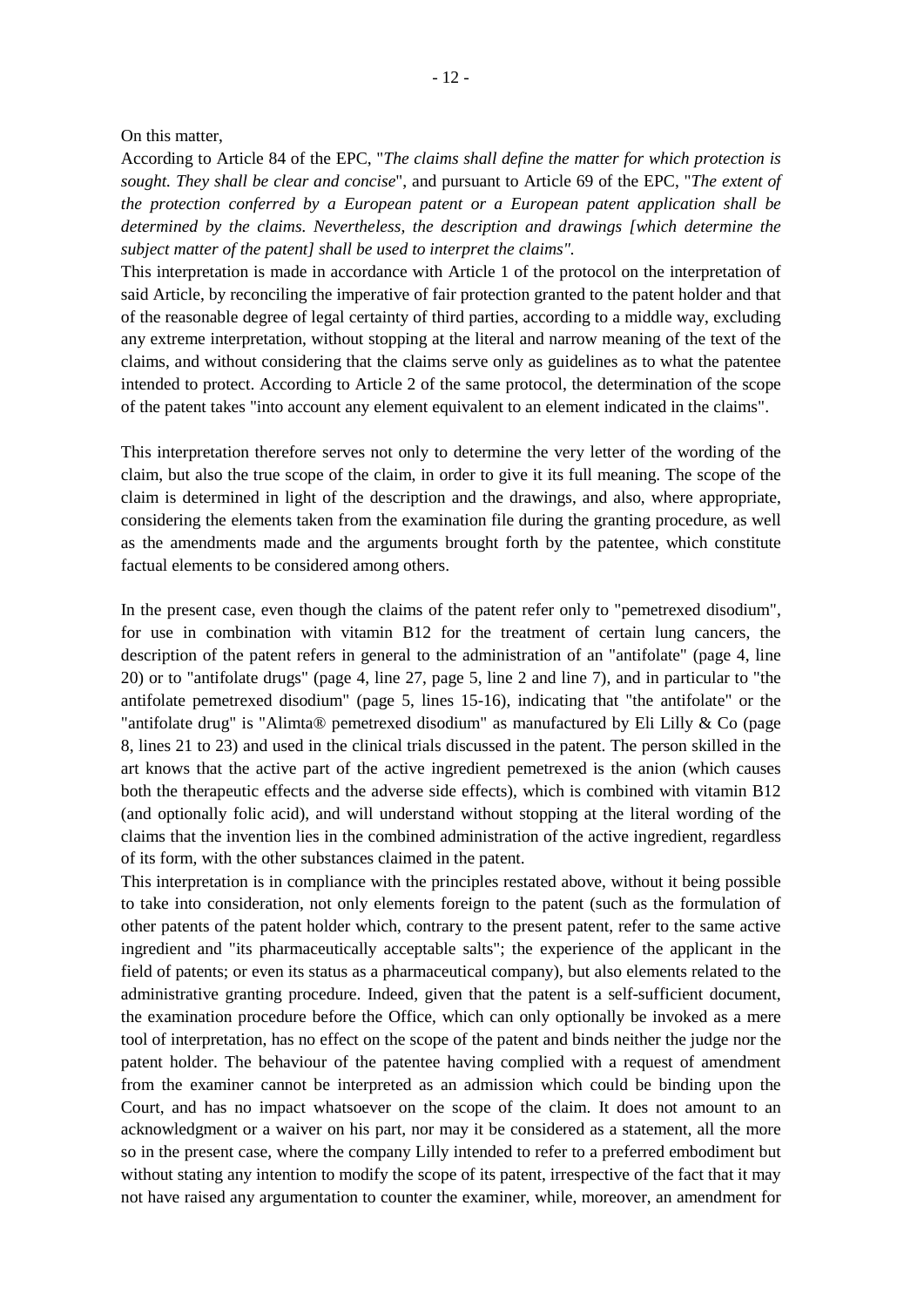addition of subject matter under Article 123 §2 of the EPC is not meant to overcome prior art that could call into question the validity of the patent, and is carried out for considerations of pure form only. The amendment for addition of subject matter is not of such nature that it could prohibit the patentee from claiming infringement by equivalents, since it is a condition of form relating to the literal content of the specification and the subject-matter of the inventive contribution, that prohibits the patentee from adding an element which could not be derived directly and unambiguously from the patent; it by no means modifies the basis on which the interpretation must be made and it has no effect whatsoever on the scope of protection conferred. On the contrary, with respect to the assessment of the scope of the patent, the aforementioned Article 69 of the EPC requires that the equivalents must be considered. It can be inferred from this that an addition of subject matter in the context of the granting procedure does not prohibit the assertion of infringement by equivalence, provided that the particular means or combination of means claimed (here the combined use, with the active ingredient, of vitamin B12 and optionally of folic acid) has a novel function (i.e., reduction of toxic effects without affecting therapeutic efficacy); otherwise, the doctrine of equivalents would be devoid of any effect. The consultations conducted by the Defendant companies with Profs. Vivant and Raynard are of no relevance for resolving the present litigation, aside from the fact that the first one relates to the concept of legal certainty, based on the premise that the company Eli Lilly expressly renounced the "other salts" and therefore could not re-introduce what it had excluded, while this author previously maintained that the conditions of form are only interesting from a "logistical standpoint" and do "not require the same amount of development", and the second one relates to the voluntary choice of the patent applicant with respect to the wording of the claims, which nevertheless has no effect on the scope of the patent.

It follows from this that the technical problem to be solved is that of reducing the toxicity of the antifolate pemetrexed without affecting its therapeutic efficacy, and that the solution proposed in the patent, despite the restrictive wording of the claims, is that of the combined administration of the anion pemetrexed and the other substances specified in the patent, without the form in which this antifolate is administered having any importance. The scope of the patent therefore extends to all pharmaceutically acceptable forms of pemetrexed (salts or others) used in combination with the two other substances.

### **II – On the inadmissibility of the action**

The Defendant companies maintain that the claims of the company LILLY FRANCE are inadmissible because this Plaintiff, which is presented as the simple "distributor" or "marketer", is not the holder of the patent and is not the licensee of Eli LILLY, holder of the patent, while the facts alleged with respect to unfair competition are not distinct from those of the infringement.

The company Kabi Groupe France requests to be exonerated, because it may not be blamed for any of the acts of infringement with respect to its activity as stated in its Kbis.

The company Lilly FRANCE states that it distributes the proprietary medicinal product Alimta in France, as stated in the Vidal, and indicates that it has brought legal action against the Defendants, the actions of which have prevented it from distributing the patented drug, thus causing it personal damage on the basis of unfair competition, which is different from infringement, without there being any grounds for producing a licensing agreement, which in any case would relate to a question of substance rather than a motion of inadmissibility.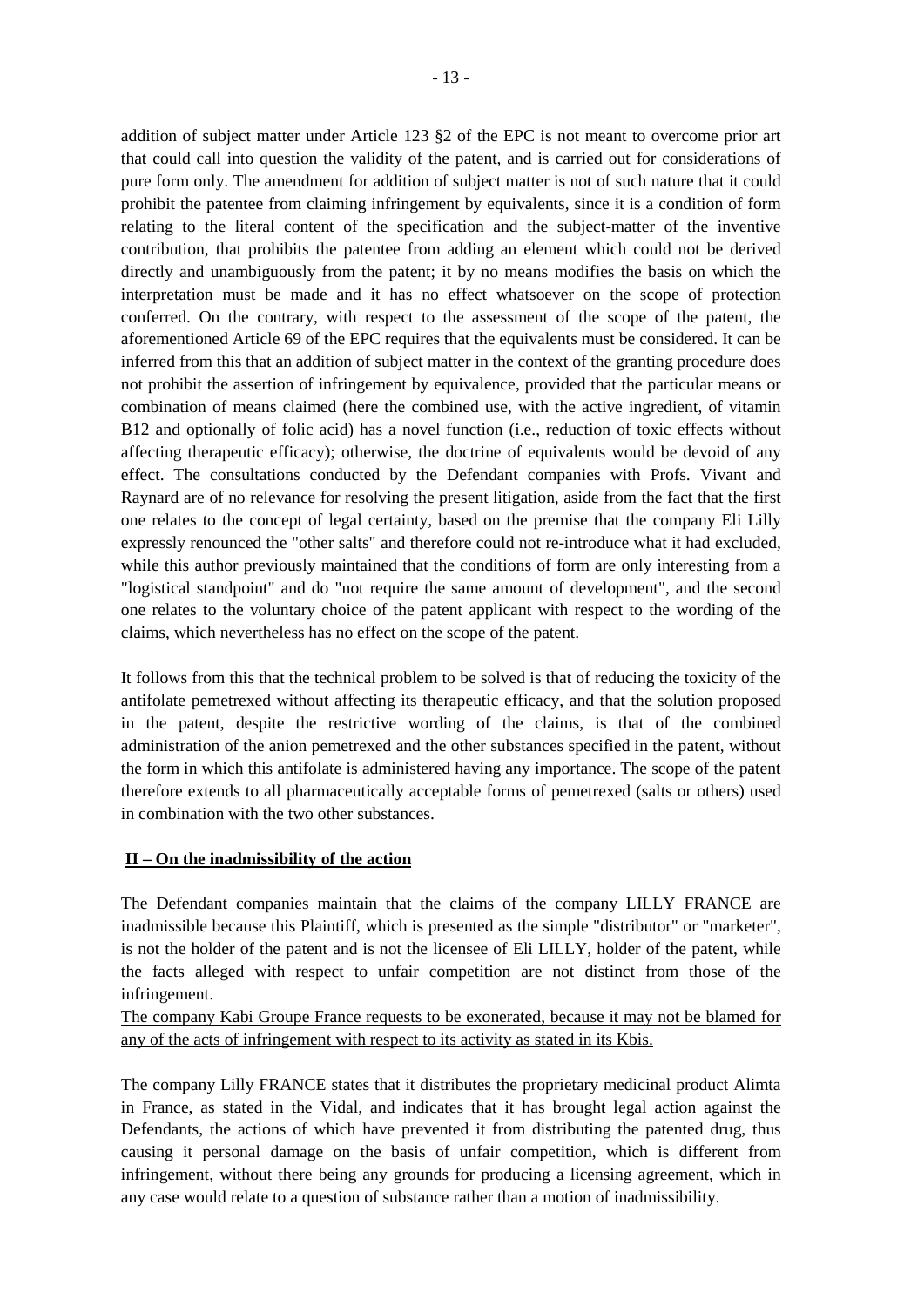On this matter, - On the admissibility of the claims of the company Lilly FRANCE

As the claims of this Plaintiff are based on unfair competition pursuant to Article 1240 of the Civil Code and are not made in its capacity as the licensee of the patent holder, the provisions of Article L 613-9 of the Intellectual Property Code determining the admissibility of the action of the licensee with respect to infringement do not apply.

The filed motion to dismiss must therefore be rejected.

# - On exonerating the company Fresenius Kabi Groupe France

This company operates within the framework of *"holding of shares, in whatever form, in all companies, and management of all its shares and all commercial, industrial, and financial operations or operations relative to movable or real property directly or indirectly relating thereto"*. The broad financial wording of the activities of the defendant, which moreover is indicative, does not exclude the involvement and indirect benefit of the latter in the activities of the Co-defendant, because while the UK company FRESENIUS KABI ONCOLOGY Plc is the holder of the marketing authorization issued by the European Medicines Agency, the generic drug refers to the company Fresenius Kabi France as the holder in France of the marketing authorization, and the company Fresenius Kabi Groupe France is domiciled at the same address as the latter.

There is therefore no serious reason to order that the company Fresenius Kabi Groupe France be exonerated.

# **III - On infringement**

The company Eli LILLY maintains that the generic drug distributed by the Defendants constitutes a direct infringement by reproduction of the product whose use is covered in Patent EP 508, in a literal manner, as all of the essential means of the invention are reproduced therein, irrespective of the amendment of form, matter, or disposition through the use of a different salt, indicating that the addition of a feature during the granting procedure (by referring to pemetrexed disodium), for formal reasons and in order to overcome a ground for invalidity of the patent, does not make said feature essential. In this case, the acidic or disodium variant is secondary, and it is the combination of the substances that constitutes the essential means, because it is novel and inventive.

The generic drug also constitutes a direct infringement by equivalent, as the combination of means disclosed in the patent, which constitutes the essential means, is novel and the product distributed by the Defendants, which consists of a combination of means of differing structure but fulfilling the same overall function with respect to such a result, is equivalent and therefore infringes. The same applies even if the means of the disodium salt were considered to be essential, and the doctrine of equivalents cannot be ruled out when the means is taken up in a different form as long as the patent covers the function and not solely the form of the means and this function is not already known in the prior art.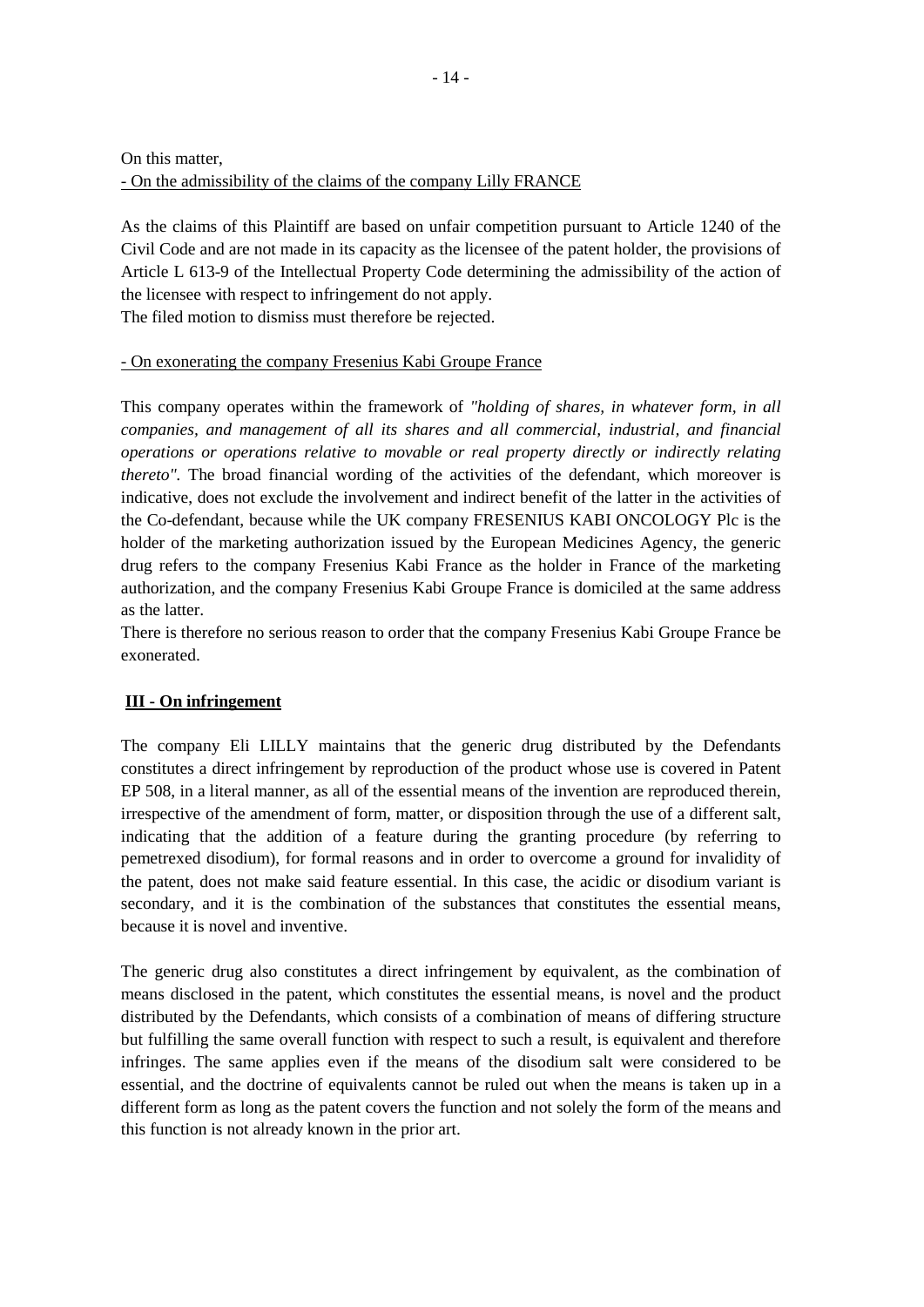Contributory infringement, literal and by equivalent, is also established according to the Lilly companies, as the conditions referred to in Article L. 613-4 of the Intellectual Property Code are fulfilled.

The FRESENIUS companies respond that direct literal infringement is by no means established, as all of the foreign courts have held, because the allegedly infringing product is different from the claimed product, in that the essential element consisting in the disodium salt is by no means reproduced and the claimed combination is neither novel nor inventive. The patent by no means proposes that a person skilled in the art should use another salt, much less the diacid tromethamine, which is very rarely used for intravenous administration. Moreover, the company FRESENIUS was granted a patent in Europe and the USA for this molecule, without any objection for lack of inventive step. As for direct infringement by equivalence, this is excluded and cannot be asserted by the patent holder, on the one hand because of the restrictive wording of the patent and on the other hand because the allegedly infringing product does not comprise the specific element related to the form of the active ingredient, which it designates as essential, because it was added during the granting procedure solely in order to obtain granting of the patent. Finally, the combination at issue, and therefore its function, is not patentable.

The conditions of contributory infringement, claimed in a manner totally contradictory to direct infringement, are not fulfilled. It cannot be considered that after dissolution in the body of the patient, only the anion pemetrexed would remain, while this is not an essential element of the invention. The FRESENIUS companies do not provide any means relating to the invention, nor do they incite third parties to commit any infringement, indicating that medical professionals are strictly obligated to respect the MA of the Fresenius drug, recommending dilution in glucose, so the risk of substitution with sodium chloride is unlikely.

#### On this matter,

### - Direct infringement by reproduction or by equivalent

Direct infringement implies the reproduction of the essential means of the invention, i.e. those which are necessary and sufficient to ensure the primary function of the invented means, and it is acknowledged when the essential similarities are reproduced, notwithstanding secondary differences.

In the present case, in view of the scope of the patent, and given that the formal amendment during the granting procedure does not confer any essential character on the amended element, because the granting of the patent was not conditioned to it, as was stated above, the essential means of the invention consists of the combined administration of the active ingredient pemetrexed, regardless of its form, with vitamin B12 or its other derivatives, and optionally, with folic acid or its other derivatives.

The generic drug of Fresenius is composed of the same active ingredient, pemetrexed, and its administration must be combined, as provided by Patent EP 508, with vitamin B12 and folic acid. It matters little that the allegedly infringing compound uses a diacid solution to allow administration of this combination, since this does not produce any particular technical effect, keeping in mind that it is admitted that a specialist in formulation is capable of proposing a certain number of possible counterions other than sodium, in the form of a free acid or in the form of a certain number of well-known pharmaceutically acceptable salts. The selection of the form of the salt is therefore of no importance whatsoever, the only thing that matters being the therapeutic effect of the pemetrexed anion combined with other substances. The lack of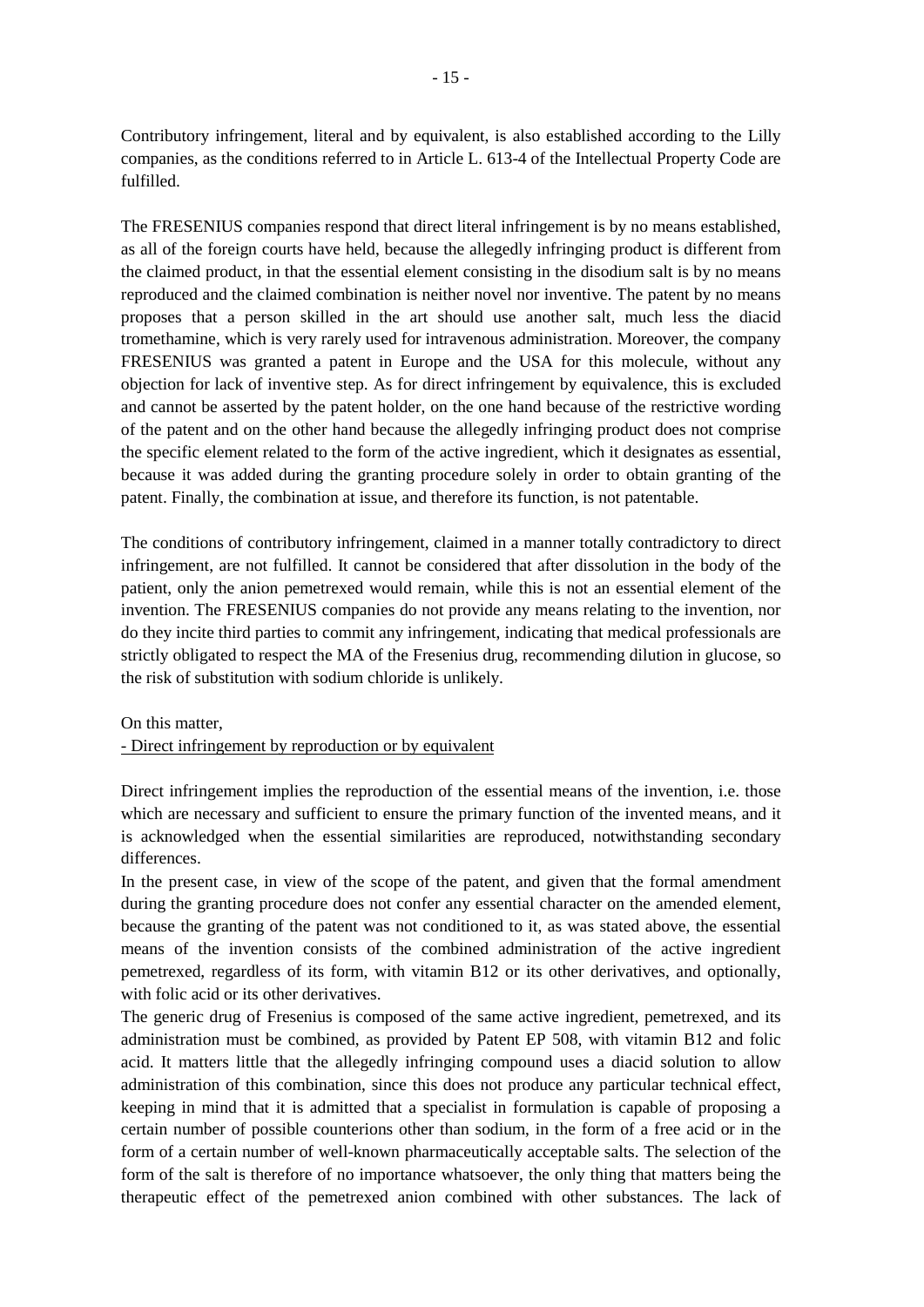obviousness alleged by the Defendants with respect to the use of this particular salt, classified in 10th place among frequently utilized salts, which is a criterion of validity of an invention and not a criterion of infringement, or else the fact that the company Fresenius obtained patents (EP 768 and US 9,421,207) for this form of salt, are irrelevant.

The variation related to the use of a different salt is of totally secondary importance. Pemetrexed Fresenius Kabi is administered according to the use provided for by the invention, and it is intended to treat the same cancerous diseases with the same technical effect. It was authorized as a generic drug of the reference drug.

Infringement by reproduction is established.

Given that direct infringement by reproduction is established, in consideration of the scope of the patent as determined, there is no reason to make a determination about infringement by equivalence.

#### - Contributory infringement

These claims are without object since direct infringement is established.

### **IV – On the invalidity of the patent**

In a subsidiary manner, in the event that infringement is declared to be established, the FRESENIUS companies claim invalidity of Claims 1 and 2, and subsequently, that of dependent Claims 3 to 14, of the patent, for extension of subject matter beyond the content of the application, for insufficiency of disclosure, and for lack of inventive step.

They maintain that the prior art documents on the priority date and/or the general knowledge of the person skilled in the art would allow said person to obviously arrive at the invention.

The Defendants state that the combination of pemetrexed and folic acid for alleviating the toxicity of the antifolate is known (US Patent 5,217,974, Worzalla and Jackman – exchanges between Lilly and the European Medicines Agency (EMA) regarding the application for an MA for the drug Alimta®), with there being no bias whatsoever against using folic acid. Moreover, it was documented that the toxicity of pemetrexed is correlated with a high homocysteine level, which could be reduced by vitamin B12 and folic acid, allowing the person skilled in the art to consider the use of vitamin B12 harmless. In this case, these combined teachings would permit the person skilled in the art to obviously arrive at the solution proposed by the patent. Moreover, the German Federal Patent Court declared the patent to be invalid by decision of 17 July 2018.

The company Eli Lilly asks that the petitions for invalidity of the patent due to lack of inventive step be rejected, indicating that combination therapy with pemetrexed and vitamin B12 was by no means obvious on the priority date; that none of the documents cited, the number of which alone is suspect, contains any reference to vitamin B12 and to a combination with pemetrexed. On the contrary, there was a bias against using vitamin B12, which was thought to have an effect of accelerating tumour cell division, a bias that was overcome by the patent. The documents cited would not have been combined with one another, and would not even have been consulted in the case of some of them. The Jackman anthology is a collection of articles, two chapters of which concern an antifolate and only one chapter of which relates to pemetrexed, the other referring to vitamin B12, and subsequent Hammond studies did not advocate the use of a folic acid (which, on the contrary, would reduce the efficacy of pemetrexed). The Niyikiza study, considered by the EPO, demonstrates that the toxicity of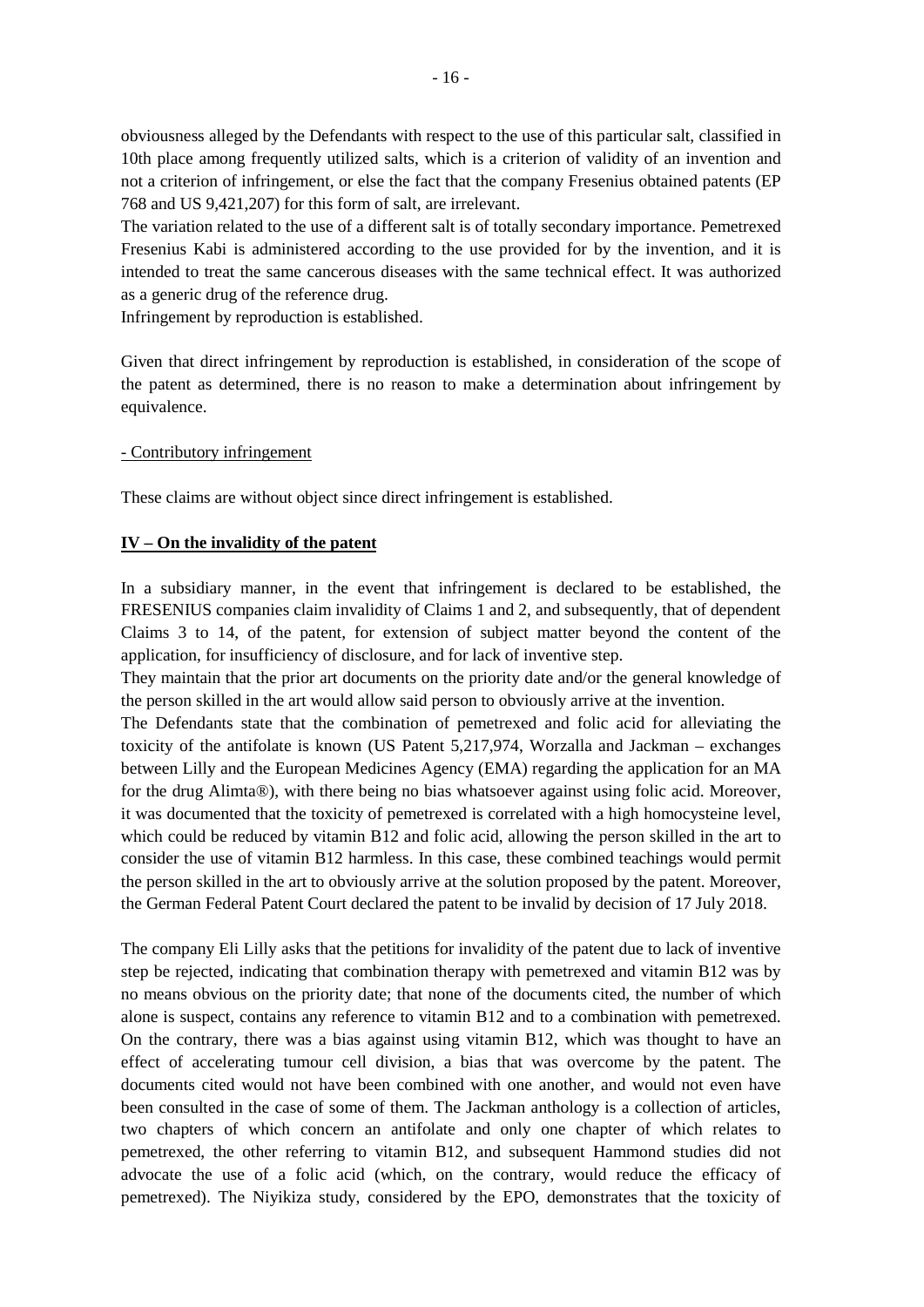pemetrexed is not correlated with the vitamin B12 deficiency marker. The Scott document (folate cycle) is irrelevant. The alleged correlation between the homocysteine level and the toxicity of pemetrexed does not mean that homocysteine is the cause of the toxicities, and that it is sufficient to administer vitamin B12 in order to reduce this level. The document IBIS relates to a different antifolate used for the treatment of a different disorder (rheumatoid arthritis). On the contrary, the Hammond document suggests that supplementation with folic acid reduces the therapeutic efficacy of pemetrexed.

The Lilly companies add that the claims for insufficient disclosure and undue extension of subject matter beyond the content of the application are not more founded; that the patent does not extend its subject matter and is not speculative, as the scope of the patent does not relate to all of the antifolates, but to other variants of pemetrexed disodium; that the assessment and establishment of infringement have no effect on the validity of the patent. Undue extension can only be constituted by an amendment made to the patent and cannot result from the assessment by the Court of the scope of the patent or else of the MA (which combines both supplementation with vitamin B12 and folic acid). The same applies with respect to insufficient disclosure. Furthermore, the tests mentioned in the patent also concern only the combination of pemetrexed and vitamin B12.

### On this matter,

A European Patent is declared invalid by legal decision for the grounds specified in Article 138 § 1 of the EPC, specifically insufficient disclosure (b/), extension of subject matter beyond the content of the application  $(c)$  and non-patentability of the invention, specifically lack of inventive step (a/ and Article 56 of the same text).

# - On extension of subject matter beyond the content of the application and insufficient disclosure

In this case, extension of subject matter beyond the content of the application is not characterized, as the patent was amended during the granting procedure, for addition of subject matter, in order to conform to the description of the patent and claim "pemetrexed disodium", expressly referred to in the description as a particular embodiment. The invention is also sufficiently described, as the teachings of the patent, described and documented by tests, including those relative to the combination referred to in Claim 1 (pemetrexed and vitamin B12 alone), allow the invention to be implemented. In any event, these grounds of invalidity cannot be upheld with regard to the mechanisms of interpretation used by the Court to determine the scope of the patent and the caracterization of infringement, by variants or by equivalence.

#### - On lack of inventive step

According to Article L. 611-14 of the Intellectual Property Code, *"An invention shall be considered to involve an inventive step if, having regard to the state of the art, it is not obvious to a person skilled in the art. If the state of the art also includes documents referred to in the third paragraph of Article L. 611-11, such documents shall not be considered in deciding whether there has been an inventive step".* In order to assess inventiveness, one must determine whether, with respect to the prior art, the person skilled in the art, in light of the problem that the invention claims to solve, refraining from any *a posteriori* analysis, would have arrived at the technical solution claimed by the patent by using his professional knowledge and carrying out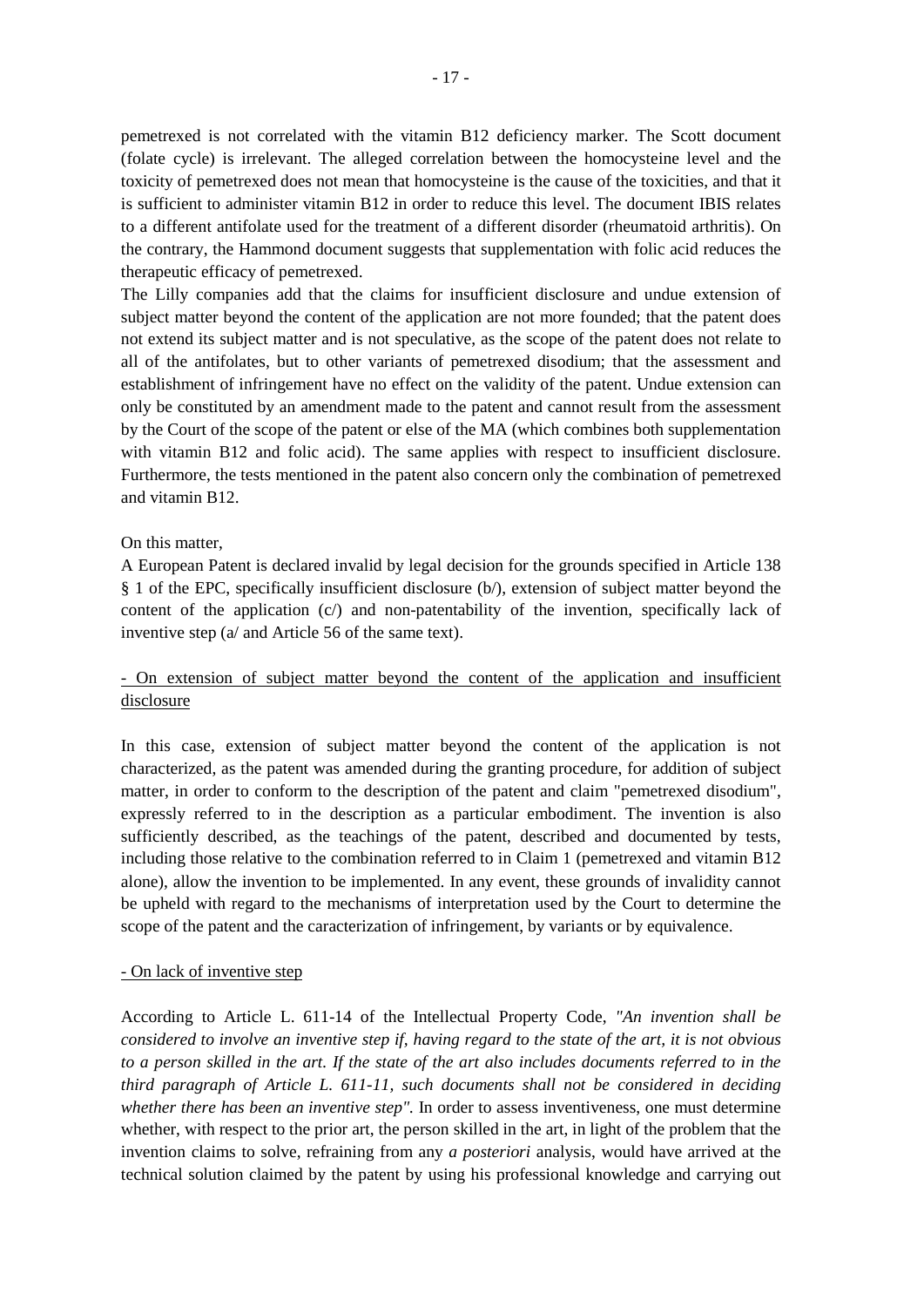simple operations. Inventive step is defined with respect to the specific problem with which the person skilled in the art is confronted and is assessed on the priority date (in this case, 2000).

The problem to be solved is that of reducing the cytotoxicity of the antifolate pemetrexed without affecting its therapeutic efficacy. The argument, supposedly to the contrary, made in 2004 by the company Eli Lilly before the European Medicines Agency for the granting of an MA, in addition to the fact that it is not part of the prior art because it was after the claimed priority date and that it has no connection with inventive step, is not relevant for assessing the inventive step of the patent at issue.

The Jackman document (Fresenius exhibit nos. 97, 128, 132) of 1999 is a reference work composed of a series of articles written by researchers in the field of folate biochemistry, of which Chapter 8 (Fresenius exhibit nos. 97 and 132) concerns MTA LY231514 or pemetrexed, wherein it is indicated that the combination of this "classic antifolate" with folic acid supplementation makes it possible to achieve an excellent antitumor dose/response ratio, and that "these data suggest that supplementation with folate not only modulates the toxicity but also slightly improves the antitumor response of MTA". Reference is made in this to the Worzalla study of 1997, conducted on mice supplemented with folic acid. As for Chapter 12, it relates to a different antifolate (lometrexol), wherein it mentions that supplementation with folic acid normalizes the dose/response ratio in order to achieve antitumor activity, and contemplates the use of suitable amounts of vitamins B12 and B6, "which can strongly influence the severity of the toxicity observed". The Adjei and Crips articles concern a colorectal cancer and refer to the studies cited in Worzalla or HAMMOND.

These documents therefore suggest that the combination of pemetrexed or antifolate and folic acid is of interest with regard to the subject matter of the invention.

Nevertheless, apart from the fact that it has by no means been proven that the person skilled in the art interested in pemetrexed would also have consulted the article concerning another antifolate having different mechanisms of action and not having an inhibitory effect on the same enzymes, and that it therefore does not appear that supplementation with vitamin B12 in combination with pemetrexed has been proposed, subsequent studies (HAMMOND I and II) conducted on humans completely alter these considerations, as it was found that supplementation with folic acid reduces toxicity and even improves the tumour response, but nonetheless requires the use of higher doses of pemetrexed, with the potential risks of other adverse effects (a large number of patients develop renal insufficiency).

Therefore, it cannot be considered, as the Defendant companies suggest, that the Jackman document constitutes the most relevant prior art, as it compiles articles written in 1997, while studies that were conducted thereafter but published before the priority date alter these teachings.

Moreover, Prof. Ann Jackman herself (HL exhibit nos. 61 and 61 bis) indicates that the Worzalla study involving mice cannot be applied to humans; that the other contemporary articles as of the priority date raised concerns about the decreasing efficacy of the antifolate in co-administration with folic acid, and that in 2000, the scientific community was "hesitant to use folic acid in co-administration with antifolates in general, and pemetrexed was no exception". On this date, therefore, there was no serious incentive to combine an administration of folic acid with pemetrexed in humans.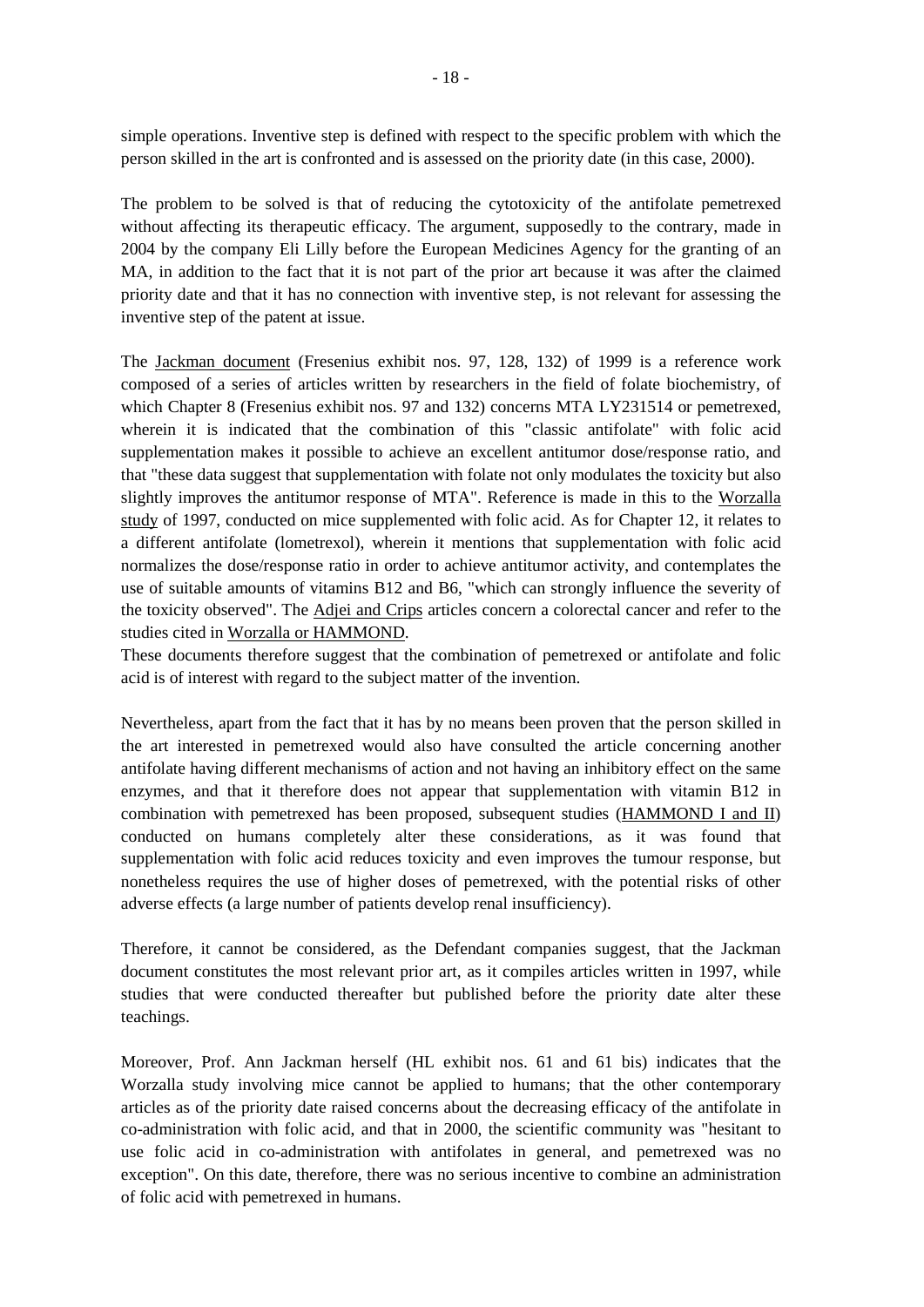With respect to supplementation with vitamin B12, the Niyikiza document shows no link between methylmalonic acid (a specific marker of vitamin B12 deficiency) and the toxicity of pemetrexed, so the person skilled in the art would have concluded that vitamin B12 is not involved in the toxicity observed. The other documents cited (Patent EP 0595.005, Clarke, Brönstrup, Murray, Brattstrom, Ubbink: Fresenius exhibit nos. 53, 76, 79, 104, 129) relative to homocysteine levels in the body, without any relation to anticancer treatment and to the antifolates, are irrelevant.

The Scott document of 1999 (Fresenius exhibit nos. 98 and 116) describes the role played by the folates and vitamin B12 in the biochemical process of the life of a human cell, for the formation of DNA, and in the process of transformation of homocysteine into methionine. It does not specifically concern the treatment of cancers either, belongs to the field of nutritional research, and by no means teaches the use of vitamin B12 for reducing the toxicity of pemetrexed.

Furthermore, in 1999, the Vidal (HL exhibit no. 50), regarding vitamin B12, issued a counterindication to the use of vitamin B12 for the treatment of malignant tumours because of the action of this vitamin on the growth of tissues with a high rate of cellular proliferation. Patent WO 96/8515 of 13 September 1995 for its part suggested that the total absence of vitamin B12 (or a deprivation of vitamin B12) could be useful in the treatment of cancer and other disorders characterized by uncontrolled cellular growth (HL exhibit nos. 56 and 56 bis). Therefore, as the Lilly companies suggest, there were objectively justified reasons for not using vitamin B12 in chemotherapy treatments.

Moreover, this analysis is confirmed both by Prof. Bruce A. CHABNER and Prof. Jackman, who concludes that "co-administration of vitamin B12 was not on the radar of the antifolate community in 2000" (HL exhibit nos. 74 and 74 bis).

The document IBIS (Fresenius exhibit nos. 77 and 101) is not relevant, as it concerns a different antifolate (methotrexate) used in the treatment of a different disorder (rheumatoid arthritis).

Thus, nothing makes it possible to conclude that the person skilled in the art, seeking to solve the specific problem of the patent, in its two branches, would have used one of any of the numerous documents cited, alone or in the combinations suggested, and would have obviously arrived at the solution provided by the patent, it being emphasised that the invention came after several decades of unsatisfactory scientific research in order to meet a need felt for a long time and that it constitutes an undeniable technical advance.

The claim for lack of inventive step of Claims 1 and 2 and the dependent claims must therefore be rejected.

# **V – Orders for compensation**

The Plaintiffs, as compensation for the damage caused by the acts of infringement and unfair competition, impairing distribution in France due to marketing of the product Pemetrexed Fresenius Kabi, apply for injunction against the manufacture, offering, marketing, and use of the infringing drug, ordering recall of the products, confiscation and destruction thereof, notification by the Fresenius Kabi companies with respect to their clients, disclosure of elements within the framework of the right of information (manufacturers, quantities stored, produced, and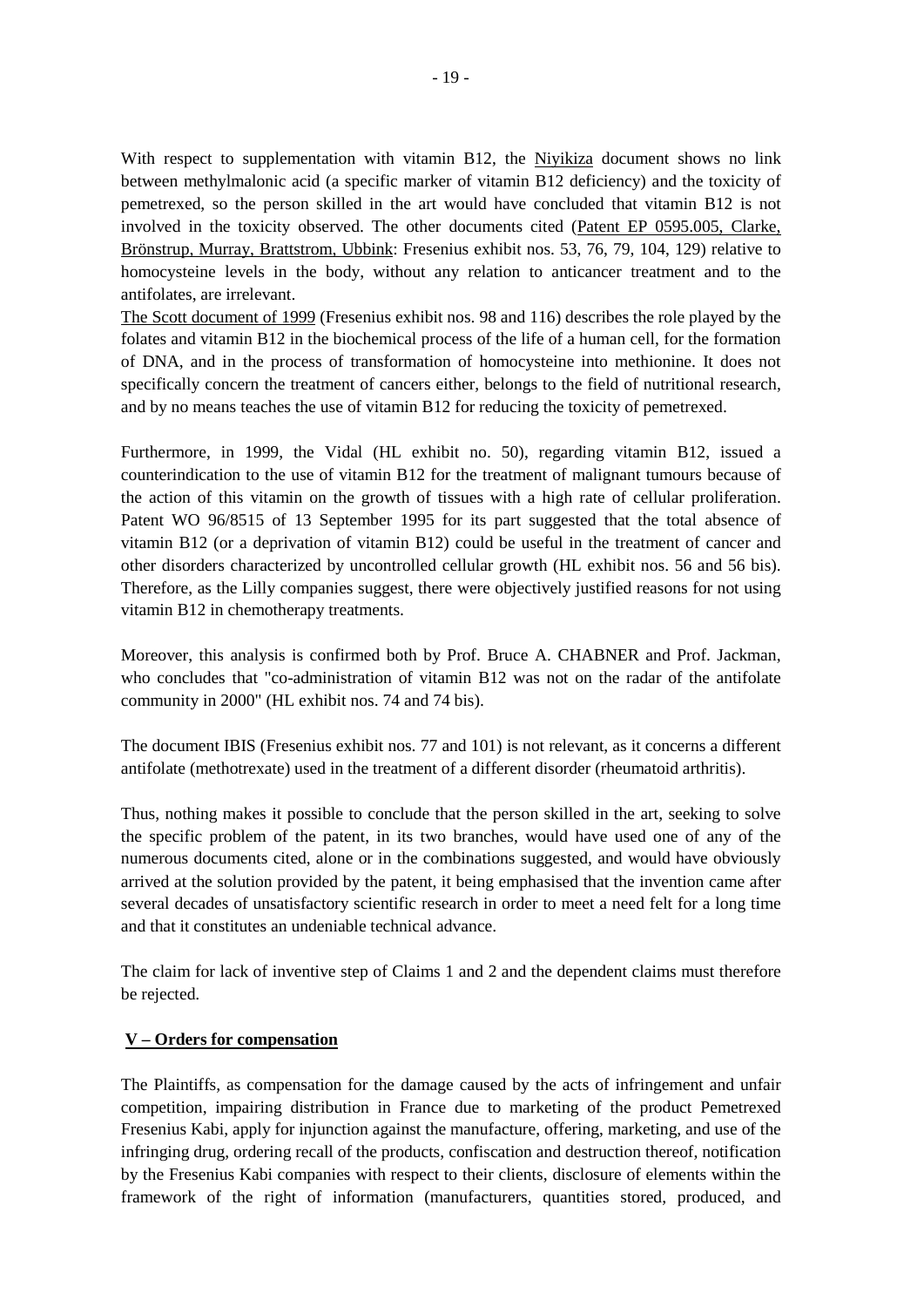imported, gross margin, names and addresses of the clients, etc.), as well as provisional orders of indemnification of 10,000,000 euros and 30,000,000 euros respectively.

The FRESENIUS companies contest the license fee rate requested of 40%, which seems obviously disproportionate. They contest the soundness of the claims of the company Lilly France, which are based on facts identical to those of the infringement, and in any event the damage resulting therefrom are not justified regarding the loss connected with sales and the supposed erosion of the price of Alimta®. They ask that the claims for supplementary remedies (recall of the products and advertising measures) be rejected, as well as the right of disclosure, as the data in question are public.

#### On this matter,

The infringement on the intellectual property rights of the company Eli Lilly Company causes, by the mere fact of infringement, damage for which the Fresenius companies must compensate. Notwithstanding the absence of a licensing contract, the company Lilly France, in its capacity as the distributor of the products on French territory, suffered economic and commercial damage, independent of and different from that caused by the acts of infringement, which it does not claim, due to the introduction on the market of the generic drug at issue that has impaired its activity and its organization, and the faults of the Defendants, although they result from the same acts, constitute different offences with respect to each of the Plaintiffs and cause different damages on different grounds, for which compensation must be paid.

The economic damage to the company Eli Lilly, the patent holder, is evaluated based on the license fee, increased, that it could have expected if it had granted an authorization to its opponents. With respect to the number of  $100 \text{ mg } (20,742)$  and  $500 \text{ mg } (46,862)$  vials sold, as shown by the public data available from the Groupement pour l'Elaboration et la Réalisation des Statistiques [Group for the Compilation and Preparation of Statistics] (GERS) and the sales revenues thus generated, and applying an increased license fee of 25%, it appears justified to provisionally order an indemnification of 8 million euros as compensation for said damage.

Regarding indemnification for the economic damage to the company Lilly France resulting from the acts of unfair competition, limited to lost profits, taking into account the differences between the face value published in the Official Gazette and that effectively granted after conventional and commercial discounts, and the erosion of the price of Alimta®, which is inevitable independently of any marketing of the generic and for which the Defendants are only partially responsible, this indemnification shall be provisionally set at the sum of 20 million euros.

The petition regarding disclosure of information, as provided for by Article L. 615-5-2 of the Intellectual Property Code, which is broader than only the data available via the GERS mentioned above, is valid and shall be granted within the limits specified in the operative provisions of the present decision, and specifically, counting from the date of granting the MA for the generic in July 2016 (and not on 1 April 2012 as claimed), with the Parties being required to use this information among themselves, where appropriate within the framework of a circle of confidentiality, and to determine among themselves the damage, and in the absence of an agreement, to apply to the Court again so that it will settle this difference.

Once the Court has settled the question of infringement, the complementary petition for an injunction order for the future is to be granted according to the terms specified in the present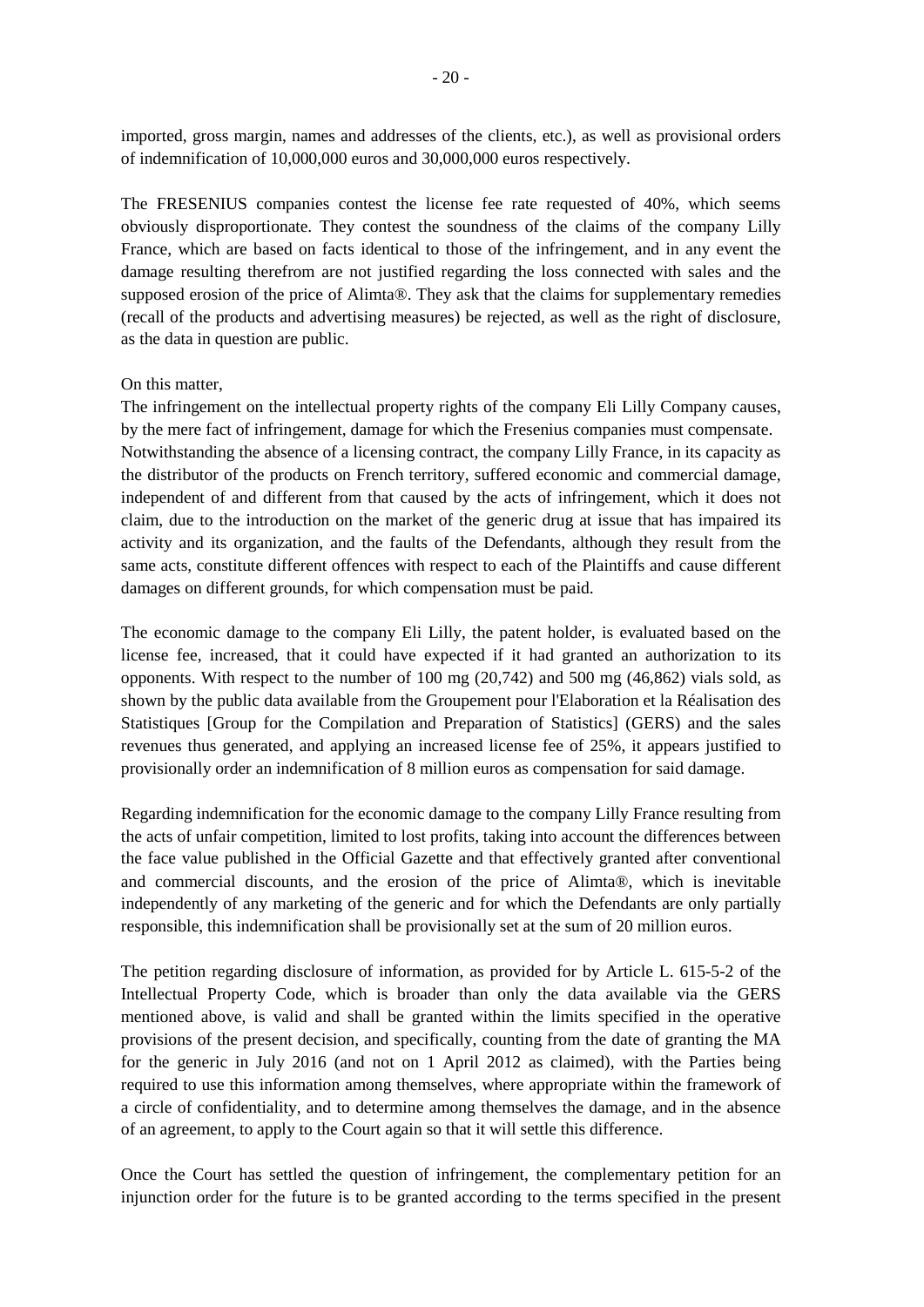decision, but without ordering the recall of the products already in circulation at the wholesalers, as this measure appears to be disproportionate, it being observed that the Lilly companies did not make the procedural choice of applying for an order of preliminary injunction and thus allowed this situation to continue throughout the entire duration of the proceedings.

The order to notify their clients also does not appear to be justifiable and proportionate, as the Defendants will in any event have to explain to their clients the imminent discontinuation of all supply due to the order of prohibition.

# **VI - Counterclaim of the Fresenius companies**

The Fresenius companies claim that the patent holder engaged in unfair behaviour resulting from the communication to third parties, not justified by the need to inform said parties, by mail of 31 January 2017, of fragmentary and non-objective accusations of infringement concerning said companies, without mentioning not yet contested decisions that were favourable to them, and request that the Plaintiffs be jointly ordered to pay the sum of 5 million euros.

The Lilly companies request that this claim be rejected.

On this matter,

The disclosure by one company of information that can discredit another company, and specifically the disclosure of the existence of a legal action, constitutes an act of denigration, unless the information in question relates to a subject of general interest and is sufficiently based in fact, with the proviso that it must be expressed with a certain degree of restraint.

In the present case, the company Lilly France did indeed send on 31 January 2017 (Fresenius exhibit no. 40) a letter to two companies, which group together numerous health care establishments, to inform them of the property rights they held until 2021, indicating that it considered its patent to be valid and that it would act accordingly in order to defend its rights if a laboratory intended to market a generic of Alimta in France, and that various proceedings were already in progress in Europe.

Apart from the fact that the information was general, measured, and objective, it did not name any company, particularly not the company Fresenius. Unfair communication of information to the detriment of the Defendants is therefore not established, and the claims to this effect will be dismissed.

# **VII - On the other petitions**

The Fresenius companies, who are the unsuccessful parties, shall suffer their own costs, as well as the expenses into the hands of Stanislas Roux-Vaillard, Attorney at Law.

Pursuant to the provisions of Article 700 of the Code of Civil Procedure, the party ordered to pay the expenses of the proceedings, or in the absence thereof, the losing party, is ordered to pay a sum by way of costs incurred and not included in the expenses of the proceedings, taking into account fairness or the financial situation of the losing party.

The Fresenius companies shall be ordered to pay to the Lilly companies the sum of 350,000 euros by way of discretionary costs.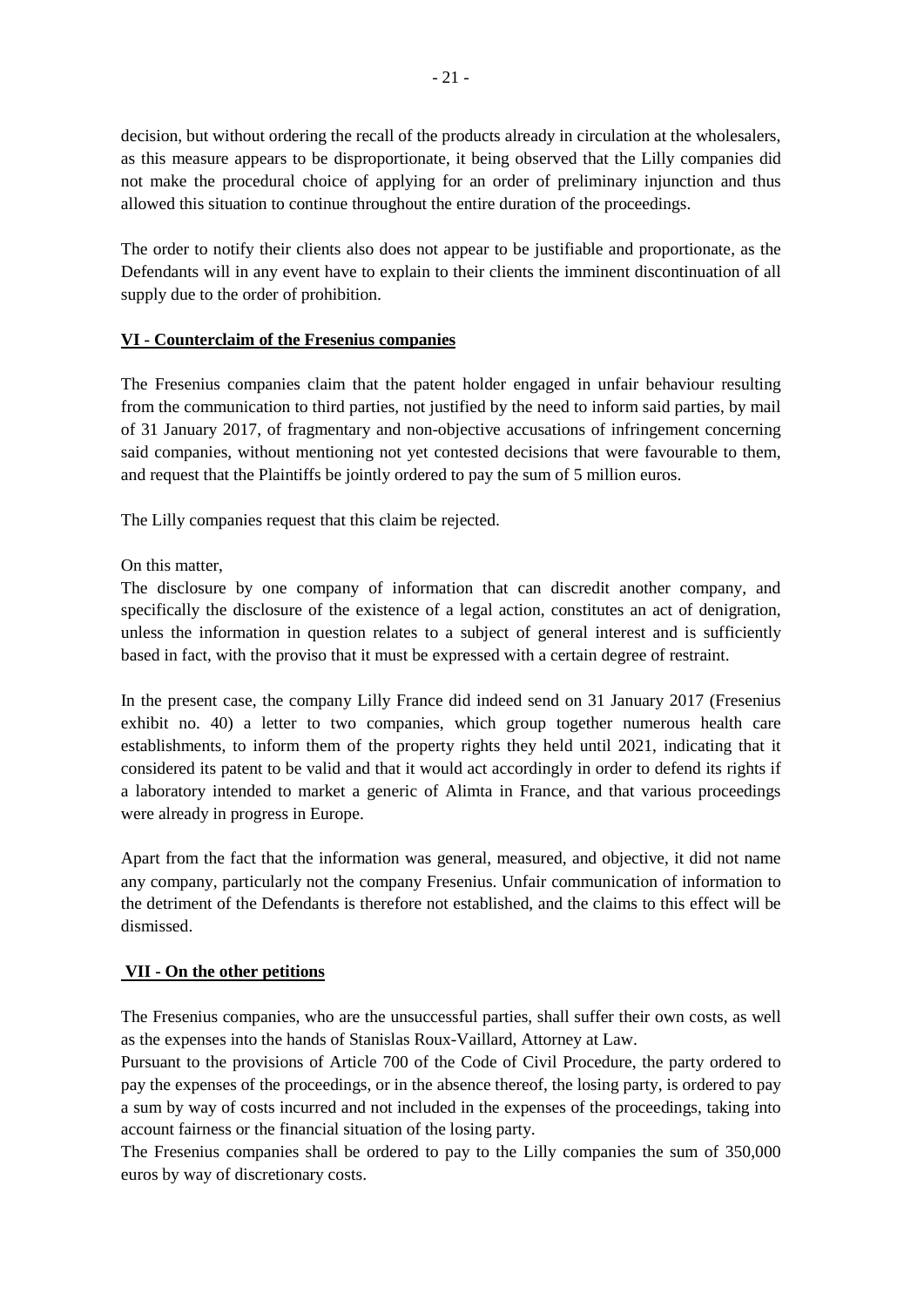The circumstances of the action justify that provisional enforcement, which appears to be necessary and compatible with the nature of the case, be ordered.

# **THEREFORE**

The Court, ruling publicly by judgment rendered in the presence of all of the Parties, made available to the Clerk's Office and at first instance,

Declares that it is admissible for the company Lilly France to act based on unfair competition,

Rejects the petition that the company Fresenius Kabi Groupe France be exonerated,

Dismisses the petitions of the Fresenius companies for declaration of invalidity for insufficiency of disclosure, extension of subject matter beyond the content of the application, and lack of inventive step regarding the claims of the French part of Patent EP 1 313 508, of which the company Eli Lilly is the holder,

Rules that the companies Fresenius Kabi France and Fresenius Kabi Groupe France committed acts of infringement by reproduction of the entirety of the claims of the French part of European Patent EP 1 313 508 by manufacturing, offering, marketing, using, importing, exporting, transhipping, or possessing Pemetrexed Fresenius Kabi for the aforementioned purposes,

Enjoins the companies Fresenius Kabi France and Fresenius Kabi Groupe France from directly or indirectly manufacturing, offering, marketing, using, importing, exporting, transhipping, or possessing for the aforementioned purposes, supplying, delivering or offering to supply, on French territory, to any person other than those authorized to exploit the invention, Pemetrexed Fresenius Kabi or any other product making it possible to reproduce the claims of European Patent EP 1 313 508, effective after a period of 15 days counting from notification of the present decision, subject to a penalty of 700 euros per vial,

Rejects the petition to recall and destroy the stocks in France of Pemetrexed Fresenius Kabi in commercial circulation,

Orders the companies Fresenius Kabi France and Fresenius Kabi Groupe France *in solidum* to pay to the company Eli Lilly, as compensation for the damages resulting from infringement of the French part of European Patent EP 1 313 508, the provisional sum of 8,000,000 euros as compensation for damages,

Orders said companies *in solidum* to pay to the company Lilly France, in its capacity as the distributor of the proprietary medicinal product Alimta® in France, the provisional sum of 20,000,000 euros as compensation for damages resulting from acts of unfair competition,

Orders the companies Fresenius Kabi France and Fresenius Kabi Groupe France to inform the companies Eli Lilly and Lilly France, where appropriate within the framework of a circle of confidentiality that will be arranged among them, subject to a penalty of 500 euros per day of delay, when the period of two months after notification of the judgment to be rendered has elapsed, of the following: